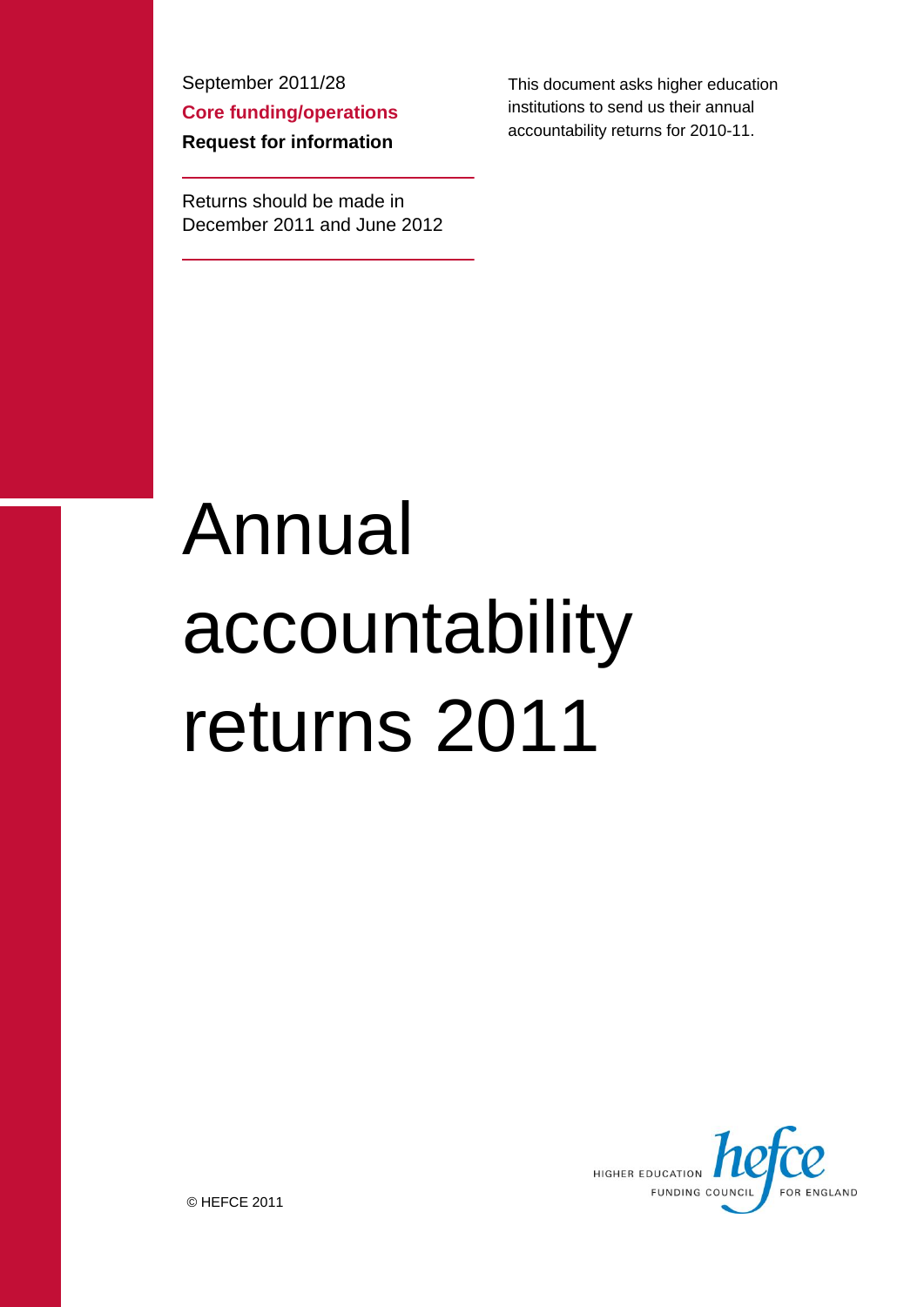# **Contents**

| Financial commentary on past performance and future prospects  16 |  |
|-------------------------------------------------------------------|--|
|                                                                   |  |
|                                                                   |  |
|                                                                   |  |
|                                                                   |  |
|                                                                   |  |
|                                                                   |  |
|                                                                   |  |
|                                                                   |  |
|                                                                   |  |
|                                                                   |  |
|                                                                   |  |
|                                                                   |  |
|                                                                   |  |
|                                                                   |  |
|                                                                   |  |
|                                                                   |  |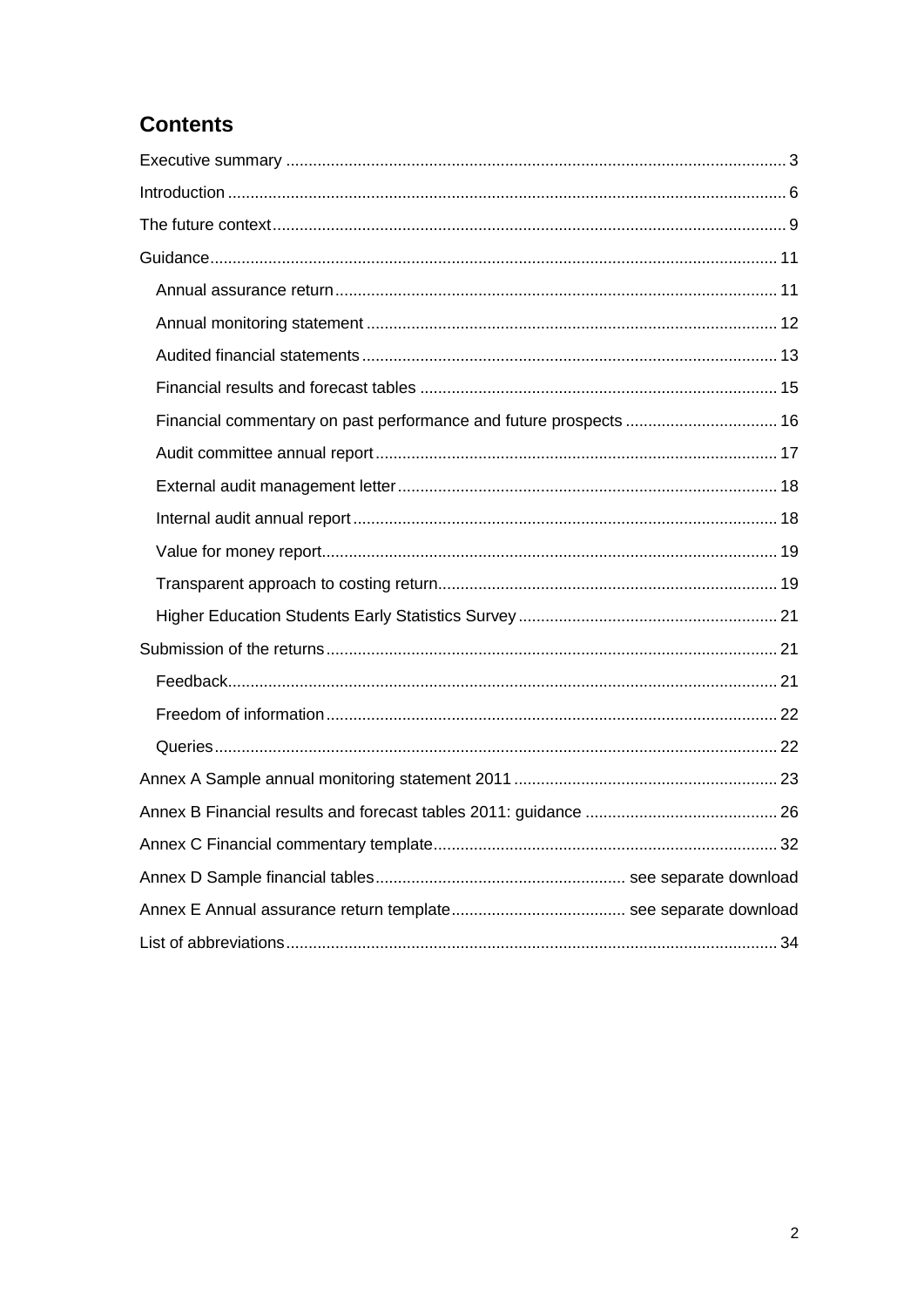# **Annual accountability returns 2011**

| To                                      | Heads of HEFCE-funded higher education institutions                                                   |
|-----------------------------------------|-------------------------------------------------------------------------------------------------------|
|                                         | Heads of universities in Northern Ireland                                                             |
| Of interest to those<br>responsible for | Audit, Estates, Finance, Governance, Management, Planning, Student<br>data, Research data             |
| Reference                               | 2011/28                                                                                               |
| Publication date                        | September 2011                                                                                        |
| Enquiries to                            | HEFCE higher education policy advisers (on annual monitoring and data<br>returns)                     |
|                                         | HEFCE assurance consultants or assurance advisers (for financial and<br>audit accountability returns) |
|                                         | There are searchable contact details for HEFCE staff at<br>www.hefce.ac.uk/aboutus/cop/contact/       |

## **Executive summary**

## **Purpose**

1. This document asks higher education institutions (HEIs) to send us their annual accountability returns for 2011. The accountability returns form a significant way in which HEIs can demonstrate accountability for the public funds distributed to them.

## **Key points**

2. The accountability returns enable HEFCE to reassess HEIs' overall risk assessments and to ensure that HEIs are meeting their accountability responsibilities.

3. The various returns cover financial performance, financial sustainability, risk management, control and governance, value for money, and the management and quality assurance of data. In addition to the documentation requested in the annual process itself (as detailed below) we will also consider other sources of assurance.

4. For this year's process we are deferring the submission of financial forecast data (relating to the academic years 2012-13 to 2014-15) until 20 June 2012. The decision to defer submission of the financial forecasts has been taken due to the degree of uncertainty in the sector about, amongst other things, student number limits, future HEFCE funding and student recruitment in the new fee regime. Whilst not eliminating all of the uncertainty, deferral should enable institutions to produce more reliable forecast information for both HEFCE and internal use as the outcomes of the HEFCE grant letter from the Department for Business, Innovation and Skills, as well as the implications of the teaching funding consultation outcomes should be known. BUFDG, on behalf of the sector, has been consulted on the change. We require that both the December submission of the 2011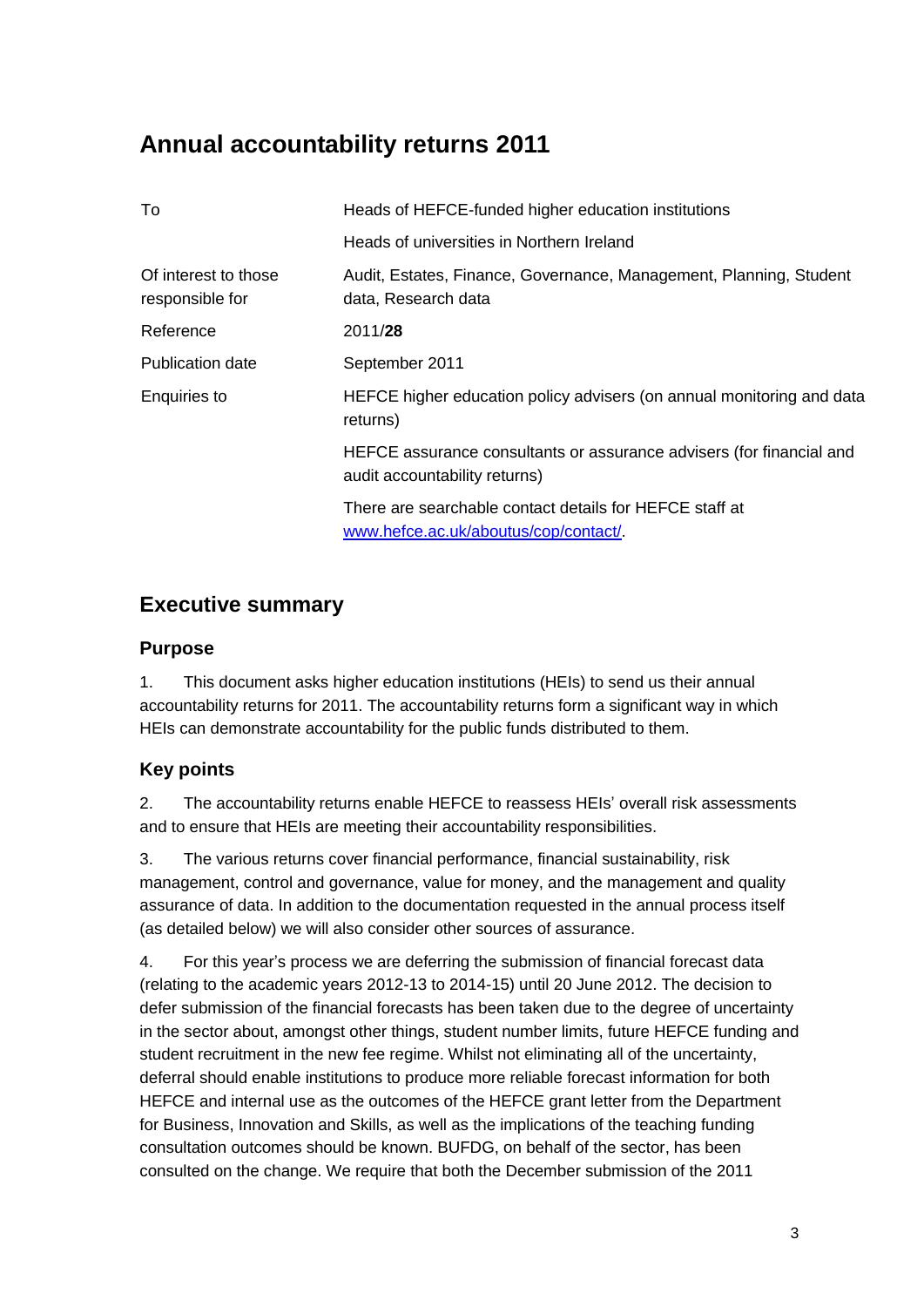annual accountability returns and the submission of full financial forecasts information in June 2012 to be approved by the governing body. If the change in submission dates presents timetabling difficulties for governing body approval we would be content for approval to be delegated to the Chair or to the Finance Committee or equivalent and retrospective approval at the next governing body meeting. If this creates difficulties for institutions we request that they contact their HEFCE Assurance Consultant to discuss.

5. Following our review of the returns we will notify each HEI of our risk assessment through a letter to the chair of the governing body and head of HEI. This is an annual process, but we may revisit an HEI's overall risk assessment at any time if there is a significant change in circumstances. Until a new letter is issued HEIs can assume that the last risk assessment letter is still valid. We remind all HEIs of their obligation, under the Financial Memorandum with HEFCE, that they should inform us of any material adverse change in their circumstances (see 'Model Financial Memorandum between HEFCE and institutions', HEFCE 2010/19).

| Annual assurance return                                   |                 |
|-----------------------------------------------------------|-----------------|
| Annual monitoring statement (AMS)                         |                 |
| Audited financial statements                              |                 |
| Financial results and forecast tables to 2011-12          | 1 December 2011 |
| Financial commentary on assumptions for 2011-12 forecasts |                 |
| Audit committee annual report                             |                 |
| External audit management letter and management responses |                 |
| Internal audit annual report                              |                 |
| Value for money report (optional)                         |                 |
| Higher Education Students Early Statistics Survey (HESES) | 9 December 2011 |
| 2011-12 return                                            |                 |
| Transparent Approach to Costing (TRAC) return             | 31 January 2012 |
| Financial forecast tables, 2011-12 to 2014-15             | 20 June 2012    |
| Financial commentary on future financial sustainability   |                 |

6. The documents to be sent to us, and their submission dates, are as follows:

7. This publication gives guidance on the returns that are to be submitted to us by 1 December 2011 and, in the case of TRAC, by 31 January 2012. Note that this guidance lays out the minimum requirements for submission, and we request that HEIs provide all of the requested information in the return; for example, please ensure that your financial commentary answers **all** of the questions in the guidance. This publication also providers initial guidance on the financial forecast tables and commentary to be returned in June 2012, though we expect to re-issue guidance in early spring next year.

8. Detailed guidance on the requirements of the HESES return is provided in a separate HEFCE publication, 'HESES11: Higher Education Students Early Statistics Survey 2011- 12' (HEFCE 2011/27). Please note that HEFCE has issued advanced notification of changes to the HESES return for 2011-12 ('Advance notification of changes to HESES and HEIFES for 2011-12', HEFCE Circular letter 17/2011).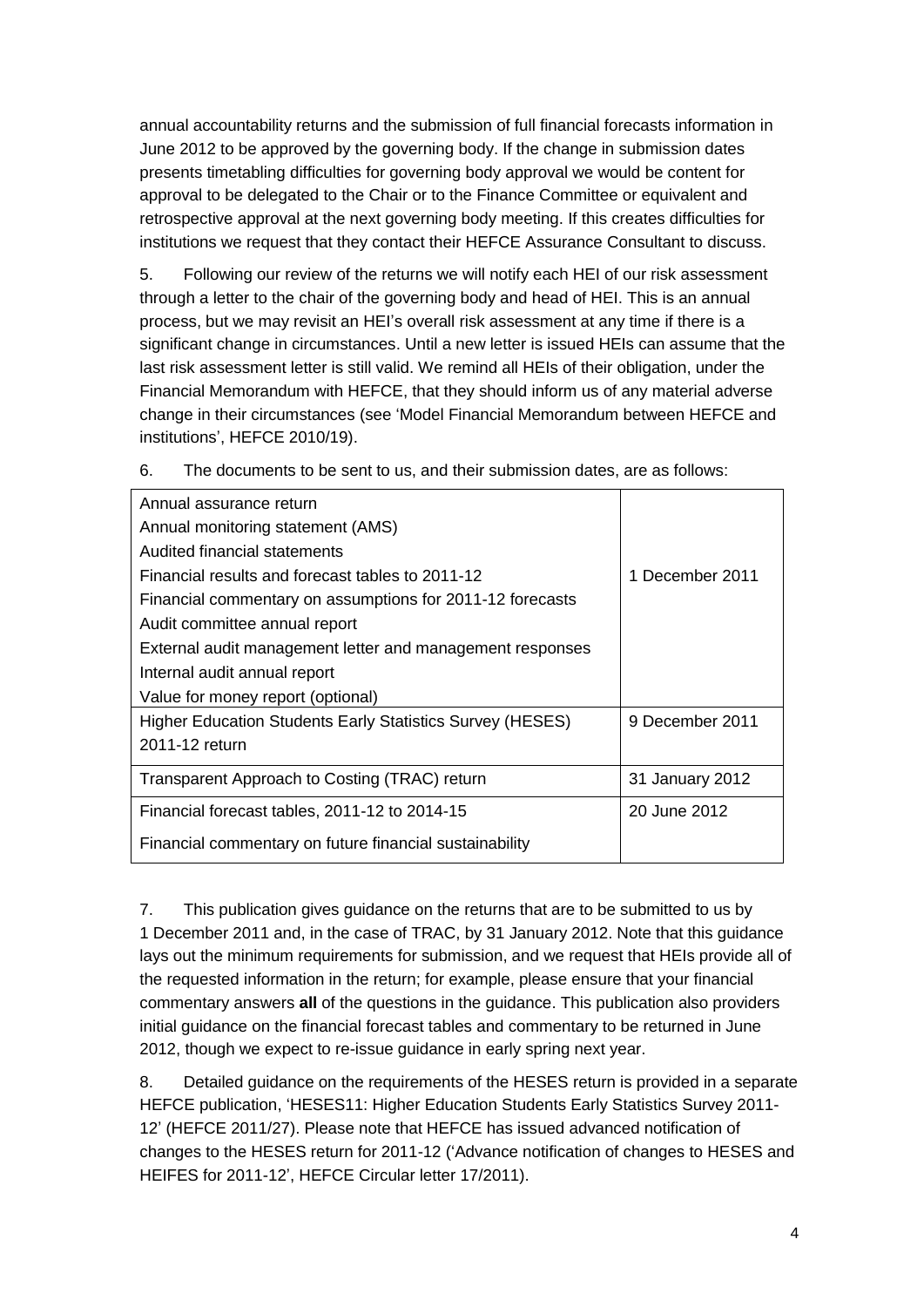- 9. We will primarily use the information collected to:
	- a. Monitor the use of our funds for the purposes intended.
	- b. Assess compliance with the Financial Memorandum (HEFCE 2010/19).

c. Form a basis for discussion with HEIs about their progress in key areas, their priorities for strategic development, and their current and future performance.

d. Largely determine our risk assessments of each HEI.

e. Identify trends across the sector and advise the Secretary of State for Business, Innovation and Skills on the needs and development of the higher education sector.

## **Action required**

10. The returns must be submitted by the deadlines shown in paragraph 17 **via the HEFCE extranet** (https://extranet.hedata.ac.uk). The required documents are:

scanned PDF copy of the completed annual assurance return (Annex E) with part 1 signed by the accountable officer and part 2 signed by an appropriately authorised trustee (note: part 2 is not required from HEIs that are either not a charity, or are registered with and make an annual return directly to the Charity Commission)

- completed AMS template
- scanned PDF copy of the signed audited financial statements  $\bullet$
- completed financial results and forecast tables  $\bullet$
- financial commentary (for which detailed questions are provided in paragraph 46 and an optional template is provided in Annex C)
- audit committee annual report  $\bullet$
- external audit management letter and management responses  $\bullet$
- internal audit annual report  $\bullet$
- $\bullet$ value for money report (optional)
- completed TRAC return reporting for 2010-11.  $\bullet$

Templates for the AMS, financial tables and TRAC return will be available by early October 2011. We will write to heads of finance and our AMS contacts in each HEI at the beginning of October with details on how to access the templates and how to return information to us.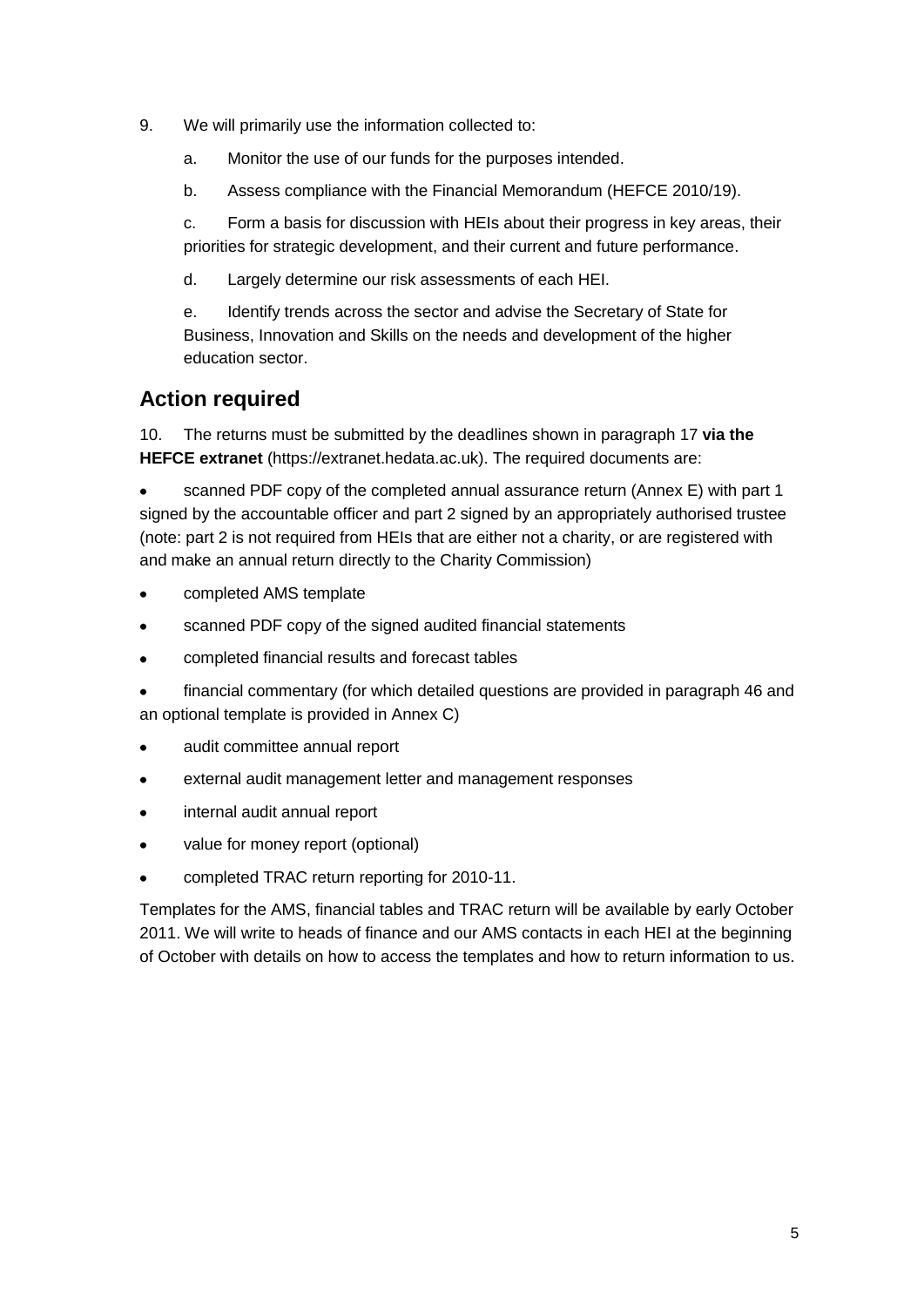# **Introduction**

11. Higher education institutions (HEIs) are required to send us their annual accountability returns. These form a significant part of the way in which HEIs can demonstrate accountability for the public funds distributed to them. Although HEFCE's role is changing we have been told we will continue with our current role and responsibilities until July 2013.This document requests the returns for 2011.

12. The accountability returns enable us to refresh our overall risk assessments of HEIs and to ensure that HEIs are meeting their accountability requirements.

13. The various returns cover financial performance, financial sustainability, risk management, control and governance, value for money (VFM), and the management and quality assurance of data. In addition to the documentation requested in the annual process itself (as detailed below), we will also consider other sources of assurance such as:

HEFCE assurance reviews

HEFCE data audits and reconciliation of data from Higher Education Students Early Statistics (HESES) returns and the Higher Education Statistics Agency (HESA)

reviews by the Quality Assurance Agency for Higher Education and the Office for Standards in Education

- the Capital Investment Framework (CIF) and Estate Management Statistics.
- 14. Please note the following changes and/or areas of interest in this year's guidance:
	- a. The submission of the financial tables will be in two stages:

i. By 1 December 2011, the financial tables should be submitted containing the 2009-10 and 2010-11 audited numbers and the 2011-12 forecasts. The forecasts for future years are not requested for this submission date.

ii. By 20 June 2012, the financial tables should be submitted containing updated forecasts for 2011-12 and new forecasts for 2012-13, 2013-14 and 2014-15.

For this year's process we are deferring the submission of financial forecast data (relating to the academic years 2012-13 to 2014-15) until 20 June 2012. The decision to defer submission of the financial forecasts has been taken due to the degree of uncertainty in the sector about, amongst other things, student number limits, future HEFCE funding and student recruitment in the new fee regime. Whilst not eliminating all of the uncertainty, deferral should enable institutions to produce more reliable forecast information for both HEFCE and internal use as the outcomes of the HEFCE grant letter from BIS as well as the implications of the teaching funding consultation outcomes should be known. BUFDG, on behalf of the sector, has been consulted on the change. We require that both the December submission of the 2011 annual accountability returns and the submission of full financial forecasts information in June 2012 to be approved by the governing body. If the change in submission dates presents timetabling difficulties for governing body approval we would be content for approval to be delegated to the Chair or to the Finance Committee or equivalent and retrospective approval at the next governing body meeting. If this creates difficulties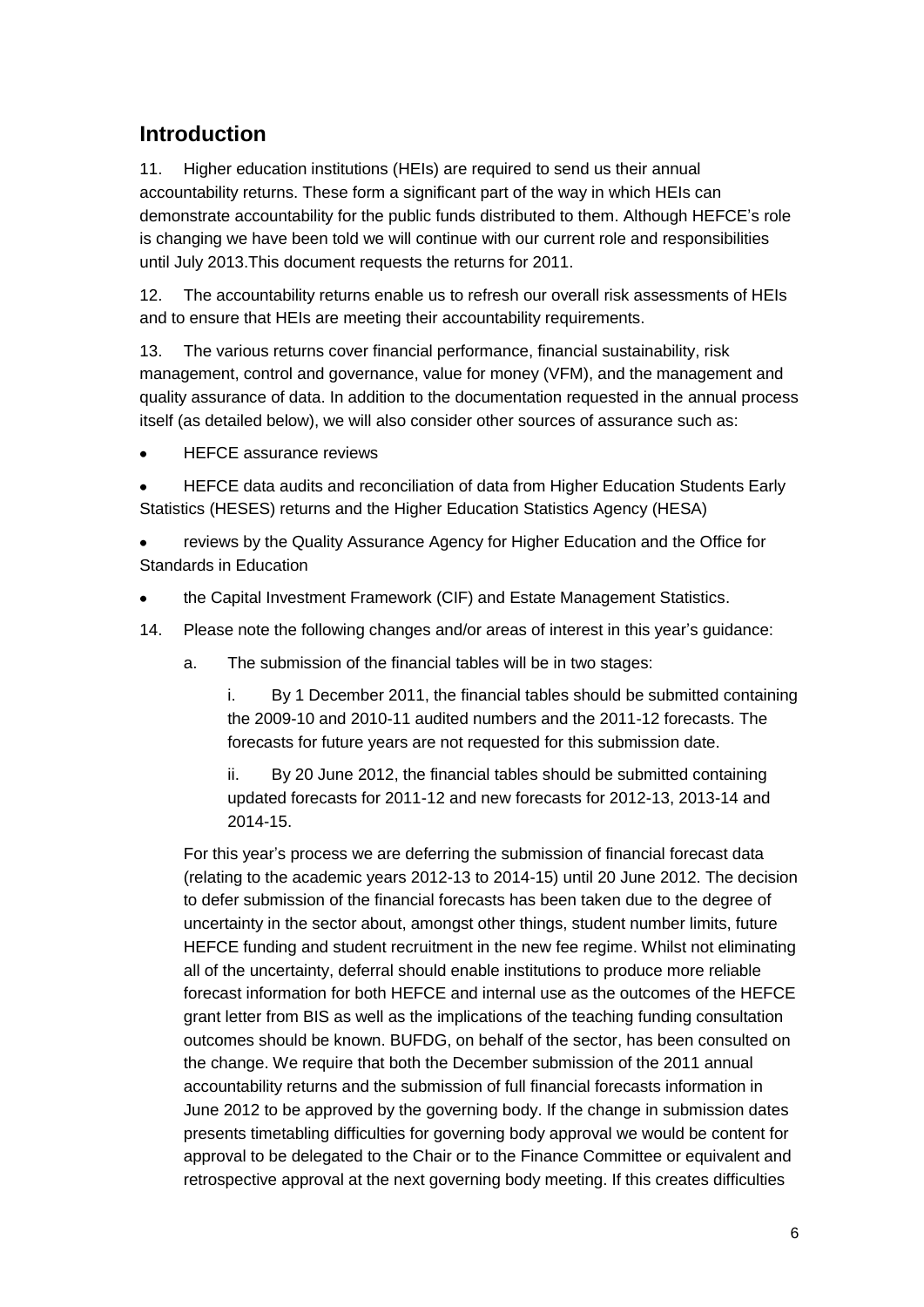for institutions we request that they contact their HEFCE Assurance Consultant to discuss.

b. The financial information completed for 2010-11 in the financial results and forecast tables should be consistent with both the audited financial statements and the data returned to the HESA Finance Statistics Return.

c. When returned the financial forecasts should include the institution's best estimates for the forecast period. We recognise that this return is a snapshot at a point in time and therefore request that if anything significant changes in your performance relative to forecast, you notify HEFCE through material adverse change outlined in the Financial Memorandum (FM) (HEFCE 2010/19, paragraph 18). Further guidance on what should be reported to HEFCE is noted in paragraph [27](#page-10-0) of this document.

d. The financial commentary contains specific questions to which we require HEIs' responses (paragraph [46\)](#page-15-0). Annex C presents a template for this, but we are happy to accept the HEI's own format where this information is available from documents produced for internal use and provided all of the questions are answered. We expect the financial commentary to be submitted by 20 June 2012 to include discussion of all of the questions in paragraph [46.](#page-15-0) Due to the deferral of submission of the forecasts and commentary, we expect HEIs to provide a short commentary in December 2011 which explains any material changes in the 2010-11 results and 2011-12 forecasts compared to the information returned to HEFCE in April 2011. Further details will be provided separately to heads of finance.

e. The student numbers returned in the financial forecast tables should be consistent with how HEIs return student number data to HESA [\(www.hesa.ac.uk\)](http://www.hesa.ac.uk/).

f. Table 7 in the financial forecast tables is used to review compliance with the Financial Memorandum in relation to the level of annualised servicing costs (ASC) of long-term financial commitments. This table should provide information on the ASC of all long-term borrowings in place at the year-end (31 July 2011) and any additional borrowings drawn down or agreed at 31 October 2011. We use these data to calculate the annual revisions to the borrowing consent limits and to understand the borrowing behaviour in the sector. Therefore, it is important that the information includes all of the loans and that the ASC is calculated correctly. Guidance on calculating the ASC of long-term borrowing is provided in Annex F of the Financial Memorandum.

g. Following the Public Accounts Committee (PAC) hearing of March 2011 and its subsequent report<sup>1</sup> together with the current economic environment, there is increased focus on value for money for public funds provided in the higher education sector and for students in respect of the fee paid. Therefore, we are requesting submission of annual VFM reports – this is not a mandatory requirement, but is intended to be a non-burdensome way of addressing the concerns raised during the PAC discussions. As this is optional, we do not require these to be presented in a

1

<sup>&</sup>lt;sup>1</sup> Available at [www.publications.parliament.uk/pa/cm201012/cmselect/cmpubacc/914/91402.htm](http://www.publications.parliament.uk/pa/cm201012/cmselect/cmpubacc/914/91402.htm)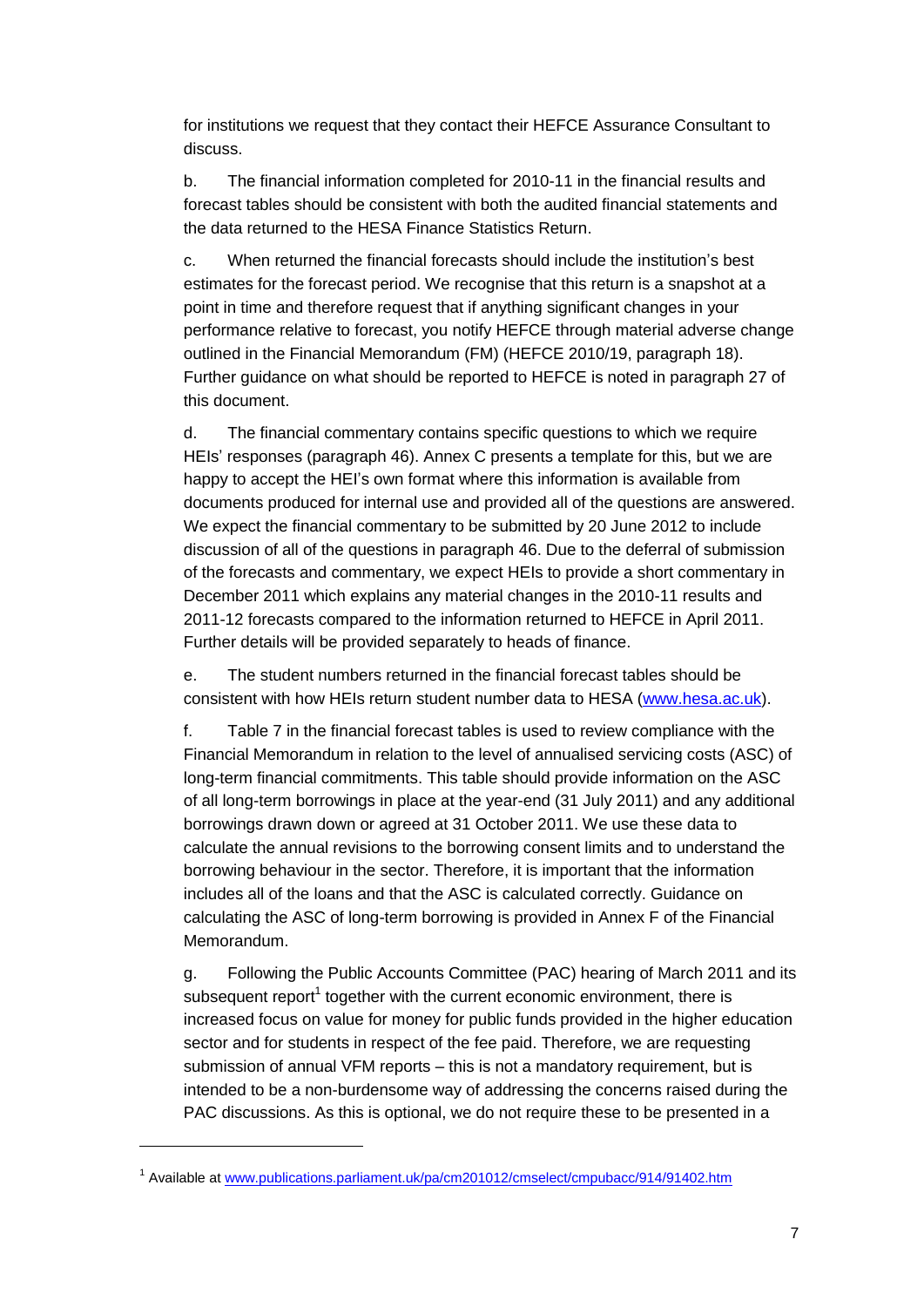special format, but would be happy to receive a copy of such a report produced for internal purposes.

h. We no longer require submission of a corporate planning statement. This decision reflects our review of the returns requested and the need to minimise the accountability burden that we place on institutions, particularly given that we now request the VFM report as part of the annual accountability return.

i. We no longer require submission of the Research Activity Survey return because for 2012-13 onwards we will use HESA data on postgraduate research fulltime equivalent (FTE) numbers to inform quality-related research degree programme supervision funding and research income from charities to inform quality-related research charity support funding. For more information see 'Discontinuation of the Research Activity Survey and future arrangements for data collection' (HEFCE Circular letter  $19/2011$ <sup>2</sup>.

j. For funds monitored through the AMS, we specify that the amount of any underspend must be stated.

k. The award of funding under the Overseas Research Students Award Scheme (ORSAS) has now finished. Questions about the use of ORSAS funding have been removed from this year's AMS.

l. For the 2011 AMS, we are asking HEIs to set out how they have invested CIF 1 funding.

m. The 'HE response to economic downturn' questions in the HEIF section of the 2010 AMS have been removed for this year, leaving only questions directly related to HEIF4.

n. We have included a question about the use of University Modernisation Fund monies and an invitation for HEIs to share innovative practice.

15. Following our review of the returns we will notify each HEI of our risk assessment through a letter to the chair of the governing body and head of HEI. This is an annual process, but we may revisit an HEI's overall risk assessment at any time if there is a significant change in circumstances. Until a new letter is issued HEIs can assume that the last risk assessment letter is still valid. We remind all HEIs of their obligation, under the Financial Memorandum with HEFCE (HEFCE 2010/19), that they should inform us of any material adverse change in circumstances.

16. We will primarily use the information collected to:

- a. Monitor the use of our funds for the purposes intended.
- b. Assess compliance with the Financial Memorandum.

c. Form a basis for discussion with HEIs about their progress in key areas, their priorities for strategic development and their current and future performance.

d. Largely determine our risk assessments of each HEI.

1

<sup>&</sup>lt;sup>2</sup> All HEFCE publications are available in full at [www.hefce.ac.uk/pubs.](http://www.hefce.ac.uk/pubs)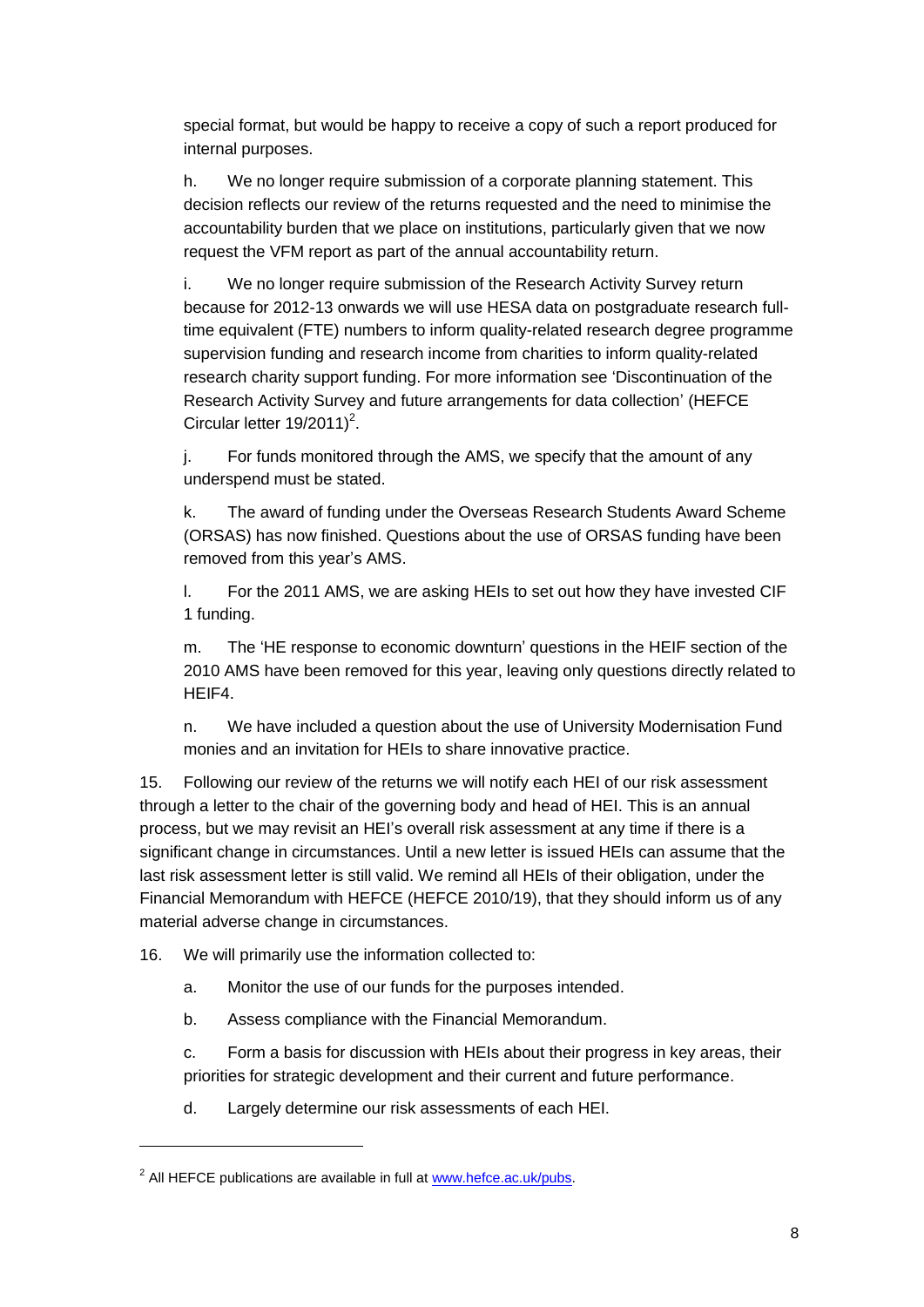e. Identify trends across the sector and advise the Secretary of State for Business, Innovation and Skills on the needs and development of the HE sector.

17. The documents to be sent to us, and their submission dates, are as follows:

| Annual assurance return                                   |                 |
|-----------------------------------------------------------|-----------------|
| <b>Annual Monitoring Statement (AMS)</b>                  |                 |
| Audited financial statements                              |                 |
| Financial results and forecast tables to 2011-12          | 1 December 2011 |
| Financial commentary on assumptions for 2011-12 forecasts |                 |
| Audit committee annual report                             |                 |
| External audit management letter and management responses |                 |
| Internal audit annual report                              |                 |
| Value for money report (optional)                         |                 |
| HESES 2011-12 return                                      | 9 December 2011 |
| Transparent Approach to Costing (TRAC) return             | 31 January 2012 |
| Financial forecast tables, 2011-12 to 2014-15             | 20 June 2012    |
| Financial commentary on future financial sustainability   |                 |

Templates for the AMS, financial tables and TRAC return will be available by early October 2011. We will write to heads of finance and our AMS contacts in each HEI at the beginning of October with details on how to access the templates and how to return information to us.

18. This publication gives guidance on the returns on all the annual returns apart from the HESES return. Detailed guidance on the requirements of the HESES return is provided in a separate HEFCE publication ('HESES11: Higher Education Students Early Statistics Survey 2011-12', HEFCE 2011/27).

19. Since June 2010, HEFCE has been the principal regulator of the HEIs in England that are exempt from registration with the Charity Commission. This requires the regular monitoring of those HEIs as charities. The Accounts Direction to higher education institutions for 2010-11 financial statements (HEFCE Circular letter 19/2010) and revised Accounts Direction for 2010-11 (HEFCE Circular letter 20/2011) set out the reporting requirements for exempt charity HEIs, and they are noted for ease of reference in paragraph [39](#page-14-0) of this document. Further guidance on reporting and on HEFCE's responsibilities as principal regulator is available in Annex H of the Financial Memorandum and at [www.hefce.ac.uk/charityreg.](http://www.hefce.ac.uk/charityreg) Annex H includes the requirement for HEIs to update the charity information gateway pages on their web-sites by 31 January 2012.

# **The future context**

1

<span id="page-8-0"></span>20. Our December 2010 grant letter from the Department for Business, Innovation and Skills (BIS)<sup>3</sup> set out that HEFCE would distribute £4.6 billion for teaching in the financial year 2011-12 and specified £3.8 billion as an indicative level of funding for financial year

<sup>&</sup>lt;sup>3</sup> This can be read in full at [www.hefce.ac.uk/finance/fundinghe/grant/.](http://www.hefce.ac.uk/finance/fundinghe/grant/)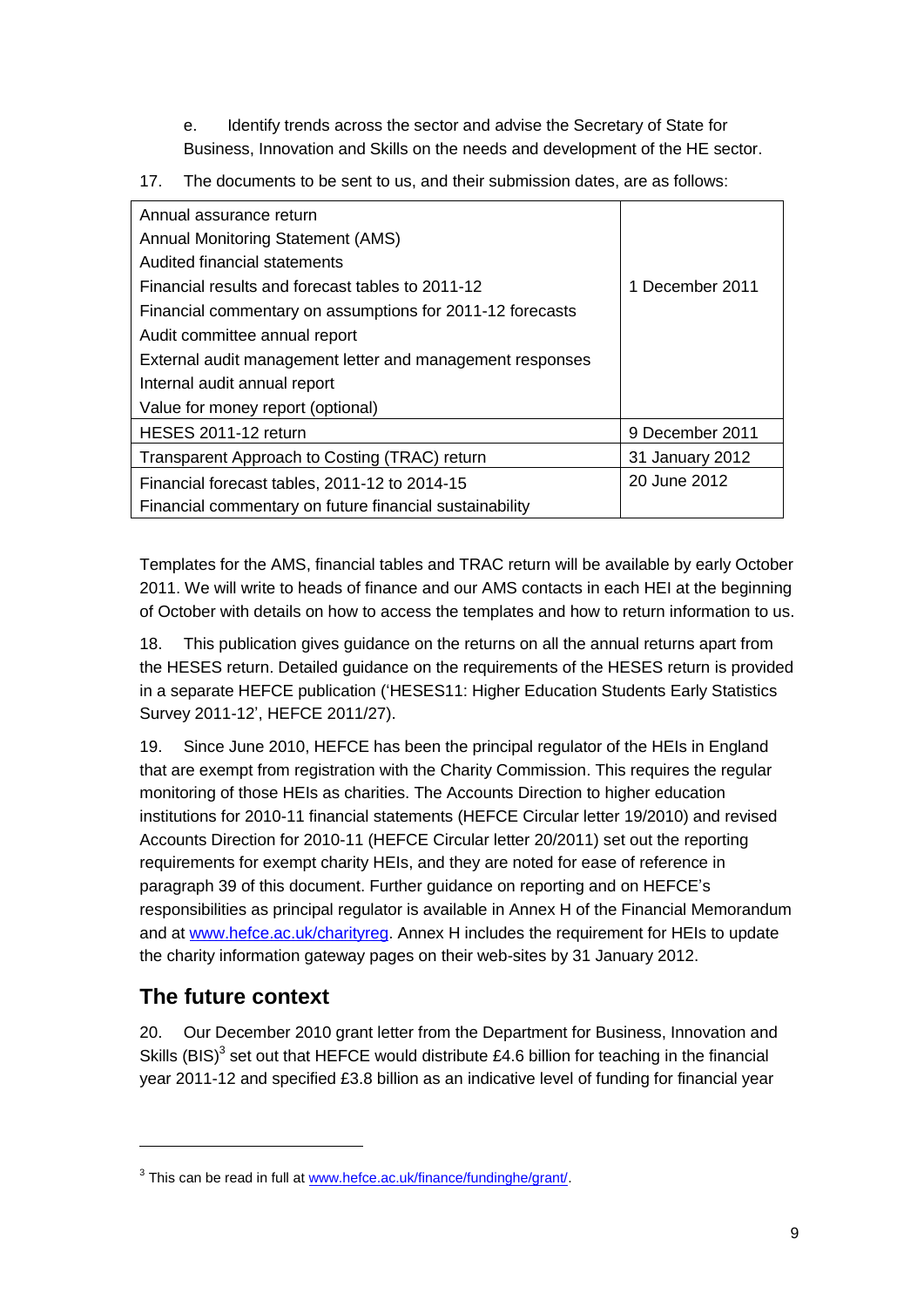2012-13. Future years' funding is still to be confirmed but the Department has indicated that by the financial year 2014-15 HEFCE's teaching funding will reduce to £2 billion.

21. The December 2010 grant letter to HEFCE from BIS also signalled that the Government would set some new directions for HE, signalled in the Comprehensive Spending Review, and the Government's response to Lord Browne's report on higher education funding and student finance<sup>4</sup>. The Government's overall thinking and plans for HE are specified in more detail in the recent HE White Paper<sup>5</sup>. However, for 2011-12 and 2012-13, BIS expects HEFCE to continue to perform its current role on its existing statutory basis.

22. Subsequent to the December 2010 grant letter to HEFCE, legislation was implemented to allow institutions to increase the fees charged to students, alongside the significant reductions in the amount of public funding for teaching that is administered through HEFCE (see paragraph 20). We expect institutions to include their assumptions about future funding in their forecasts and to detail these in the accompanying financial commentary.

23. The White Paper heralds a period of significant change in the way teaching and learning are funded and overseen. Alongside the consultation on the White Paper, HEFCE has run a consultation on funding for teaching and student number allocation in 2012-13 ('Teaching funding and student number controls: Consultation on changes to be implemented in 2012-13', HEFCE 2011/20). Institutions should ensure that they consider the outcome of these proposals, when published later this year, when preparing their assumptions and developing their financial forecasts for submission on 20 June 2012.

24. We note that the transition to a new funding regime will bring some challenges and new risks, for example increased cash flow and working capital management risks arising from the change from HEFCE's monthly profile of grant payment to the Student Loan Company's profile of three payments per year. Institutions should ensure that they have sufficient financial flexibility and capacity to adapt to the change in funding payment profiles. There are also uncertainties around the impact of higher tuition fees on demand for HE from students, with possible impacts on overall recruitment as well as differential impacts likely at an institutional level. We expect institutions to be modelling the potential impacts of these, and other, factors as part of their ongoing scenario planning and to consider mitigating actions that could be taken if necessary in response.

1

<sup>&</sup>lt;sup>4</sup> The Independent Review of Higher Education Funding and Student Finance, led by Lord Browne, was tasked with making recommendations to Government on the future of fees policy and financial support for undergraduate and postgraduate students. Its final report, 'Securing a sustainable future for higher education in England' (October 2010), is available at [http://hereview.independent.gov.uk/hereview/report/.](http://hereview.independent.gov.uk/hereview/report/)

<sup>&</sup>lt;sup>5</sup> The June 2011 White Paper, 'Higher education: students at the heart of the system' is available at [http://discuss.bis.gov.uk/hereform/.](http://discuss.bis.gov.uk/hereform/)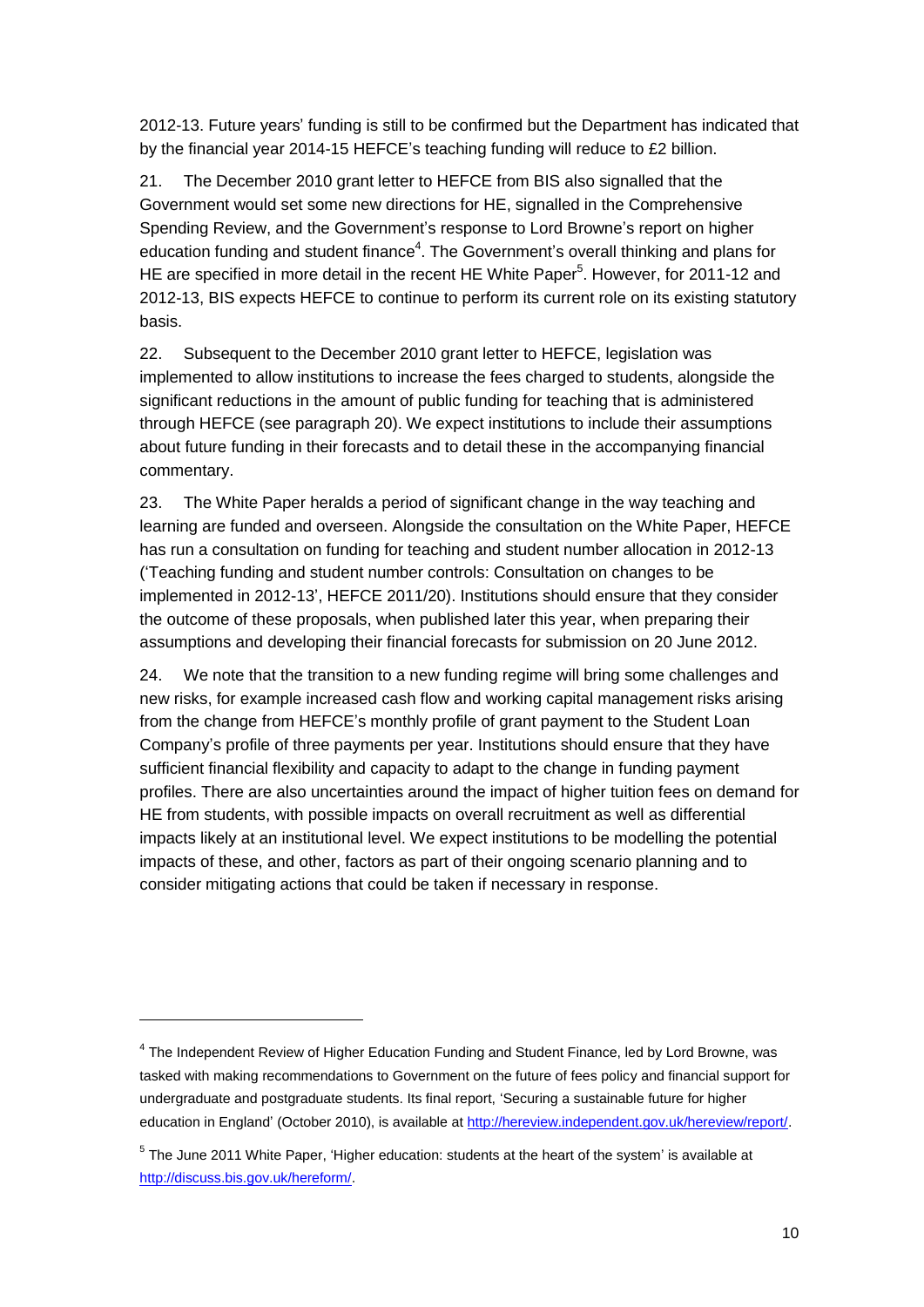# **Guidance**

## **Annual assurance return**

25. The purpose of this return is to confirm that the HEI's accountable officer has met their obligations to HEFCE under the Financial Memorandum (HEFCE 2010/19, paragraphs 12-27). We are requesting completion of Annex E of the Financial Memorandum (HEFCE 2010/19).

26. The return should cover the period to the financial year-end (31 July 2011) but should also report on any issues that have occurred since then. The return is in two parts:

a. Part 1 should be signed by the head of the HEI as the accountable officer. No other signatory is acceptable since the accountable officer responsibility cannot be delegated.

b. Part 2 is not required from HEIs that are either not a charity or are registered with, and make an annual return directly to, the Charity Commission. For all other HEIs, part 2 should be signed by the accountable officer, unless they are not a trustee, in which case it should be signed by an appropriately authorised trustee. In all cases the return should normally be approved by the governing body as the trustees of the HEI.

<span id="page-10-0"></span>27. The Financial Memorandum requires that the institution inform us of any change in its circumstances which – in the judgement of the accountable officer and in agreement with the governing body – is a material adverse change, as well as any significant developments that could impact on the mutual interests of the institution and HEFCE (HEFCE 2010/19, paragraph 18). HEFCE 2010/19, Annex B, paragraphs 14-17, provide more details of this process and an indicative, but not exhaustive, list of what should be reported to HEFCE. In signing part 1 of the annual assurance return, the accountable officer is declaring that any such events have been notified to HEFCE. These include but are not limited to:

a. Any financial loss or reduction in income or working capital which is significant enough in the accountable officer's judgement to materially impact on the financial outturn or the cash position.

b. Any new decision to invest or expend funds which in the accountable officer's judgement will have a material impact on the forecast position as reported to HEFCE in the most recent annual accountability exercise.

c. Any new or changed risks which in the accountable officer's judgement are significant enough to affect the institution's future sustainability.

d. Any theft, fraud, loss of charity assets or other irregularity that meets one or more of the following conditions:

i. where the sums of money involved are, or are potentially, in excess of £25,000 (this figure aligns with reporting requirements for charities and we will keep it under review and notify changes through our annual accounts direction)

ii. where the particulars of the fraud, theft, loss of charity assets or other irregularity may reveal a systemic weakness of concern beyond the institution, or are novel, unusual or complex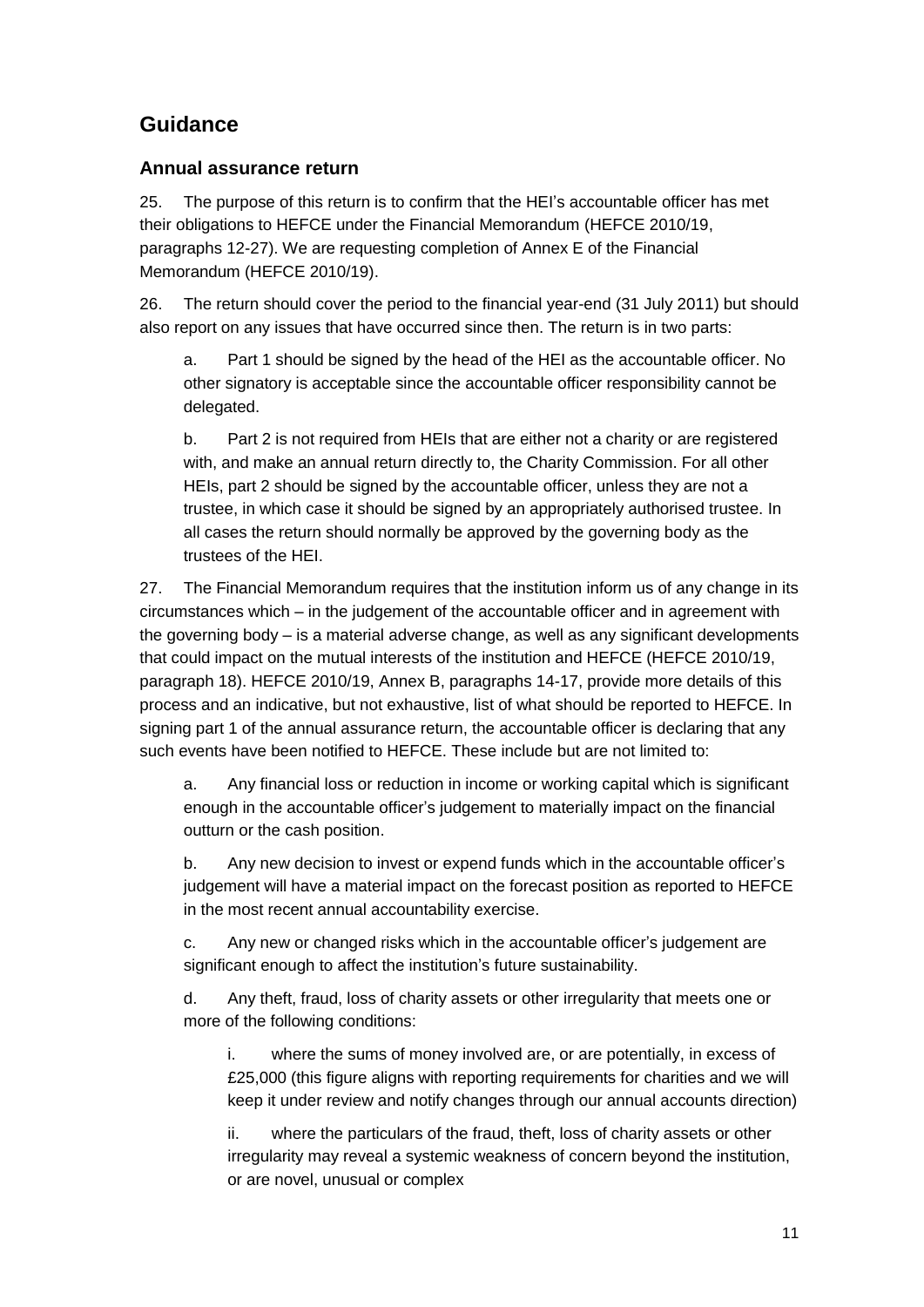iii. where there is likely to be public interest because of the nature of the fraud, theft, loss of charity assets or other irregularity, or the people involved.

There may be cases of fraud, theft, loss of charity assets or other impropriety or irregularity, that fall outside this definition. In these cases or any others, HEIs can seek advice or clarification from their HEFCE assurance consultant (for contact details see [www.hefce.ac.uk/aboutus/cop/contact/\)](http://www.hefce.ac.uk/aboutus/cop/contact/). In view of the public interest, HEIs should normally notify the police of suspected or actual fraud. Where the police are not notified, management should advise the institution's audit committee of the reason.

28. In addition, in signing this return the accountable officer is confirming that the HEI has returned all the relevant accountability returns and that these are accurate, adhere to the published requirements and have been through the appropriate approval process. The return to be completed, Annex E, may be downloaded from [www.hefce.ac.uk/pubs](http://www.hefce.ac.uk/pubs) alongside this document, or from the HEFCE extranet in October 2011.

29. The completed and signed return should be scanned and then submitted via the HEFCE extranet as a PDF document.

## **Annual monitoring statement**

30. The AMS monitors the use of special initiative funding outside of the main teaching and research funding allocation. As part of our commitment to reduce the burden on HEIs, we generally only ask for reporting on areas where HEIs have not met their planned targets.

31. Each HEI should provide assurance on the use of special initiative funding for 2010- 11 and report any underspend. We also request information on equality and diversity to fulfil our statutory duty under the Race Relations (Amendment) Act 2000, the Disability Discrimination Act 2005 and the Equality Act 2010.

32. In all cases we are requesting information on activities running from 1 August 2010 to 31 July 2011. Although the questions will ask HEIs to report against the position at 31 July 2011, we expect HEIs to provide details on any significant changes since then, which should be described in the appropriate text box. This is to make sure that we are working with the most up-to-date information when reviewing the returns.

33. Although this is an annual process, the general condition of HEFCE funding still applies: we do not fund ahead of need. If expenditure on any project has slipped substantially, please contact us immediately to discuss whether it is appropriate to suspend payments temporarily.

34. As part of our consultation 'Higher education in further education colleges: consultation on HEFCE policy' (HEFCE 2006/48) we proposed that indirect funding agreements should be long-term associations between member institutions and should provide security of funding and student numbers over an agreed period, typically a minimum of three years, to support a more strategic approach. The proposal received extremely strong support, both from further education colleges and HEIs. HEFCE is interested in knowing how widely the proposal has been adopted, and in the AMS we again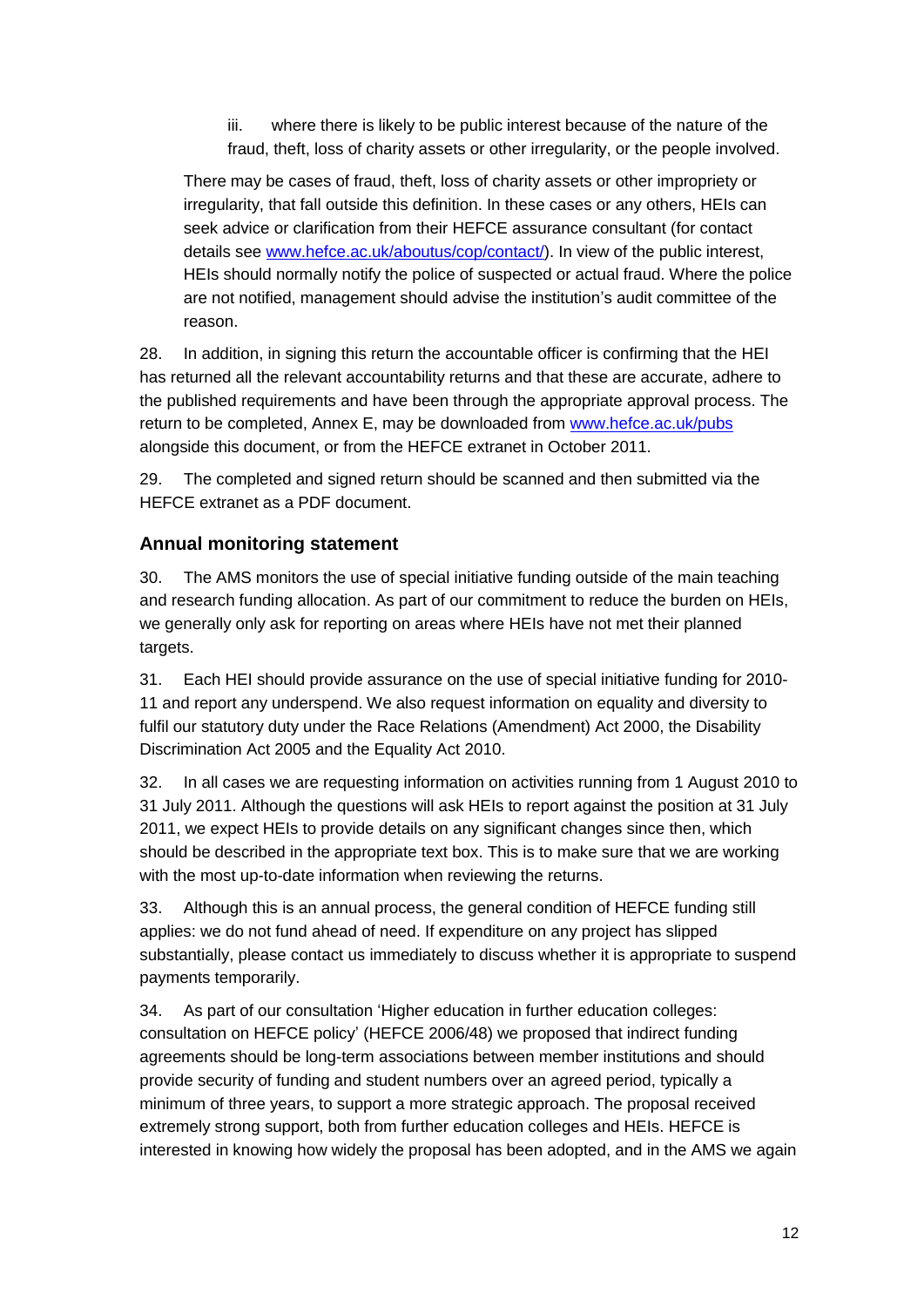ask whether security of funding and student numbers is provided for the recommended three-year minimum. Where this is not the case, we request further details.

35. For the 2011 AMS, we are asking HEIs to set out how they have invested CIF 1 funding (both learning and teaching, and research capital) over the three years from 2008- 11 and what benefits have been achieved through that funding.

36. Annex A includes the sample AMS for the 2011 return; the actual AMS template for completion will be supplied in early October 2011.

## **Audited financial statements**

1

37. We ask HEIs to send us, via the extranet, **one** scanned PDF of their complete financial statements that has been **signed** by the all the relevant parties. The accountable officer and the chair of the board of governors must sign the audited financial statements.

38. HEIs are required to follow the latest version of the 'Statement of recommended practice: accounting for further and higher education'<sup>6</sup> (SORP) in preparing their financial statements. HEIs should also comply with 'HEFCE's Accounts Direction to higher education institutions for 2011-12 financial statements and revised Accounts Direction for 2010-11' (HEFCE Circular letter 20/2011). The audited financial statements should, as a minimum, include:

a. An operating and financial review that should provide an overview of the institution's finances and operations including (an extract from the SORP 2007 is provided below):

i. The development, performance and operation of the business and operation of the institution during the financial year.

ii. The position of the institution at the end of the year.

iii. The main trends and factors underlying the development, performance and position of the business of the institution and its academic performance during the financial year.

iv. The main trends and factors which are likely to affect the institution's future development, performance and position.

It should follow best practice as set out in the Reporting Statement 'The Operating and Financial Review' issued by the Accounting Standards Board in January 2006. The SORP 2007 contains a more detailed description of what is required and institutions should comply with the SORP reporting requirements in this regard.

b. A statement on internal control (corporate governance). In formulating their statements, HEIs should refer to best practice guidance, including guidance from the Institute of Chartered Accountants in England and Wales and the British Universities Finance Directors Group. As a minimum these disclosures should include an account of how the following broad principles of corporate governance have been applied:

<sup>&</sup>lt;sup>6</sup> The latest version (2007) is available from [www.universitiesuk.ac.uk/Publications/Pages/Default.aspx.](http://www.universitiesuk.ac.uk/Publications/Pages/Default.aspx)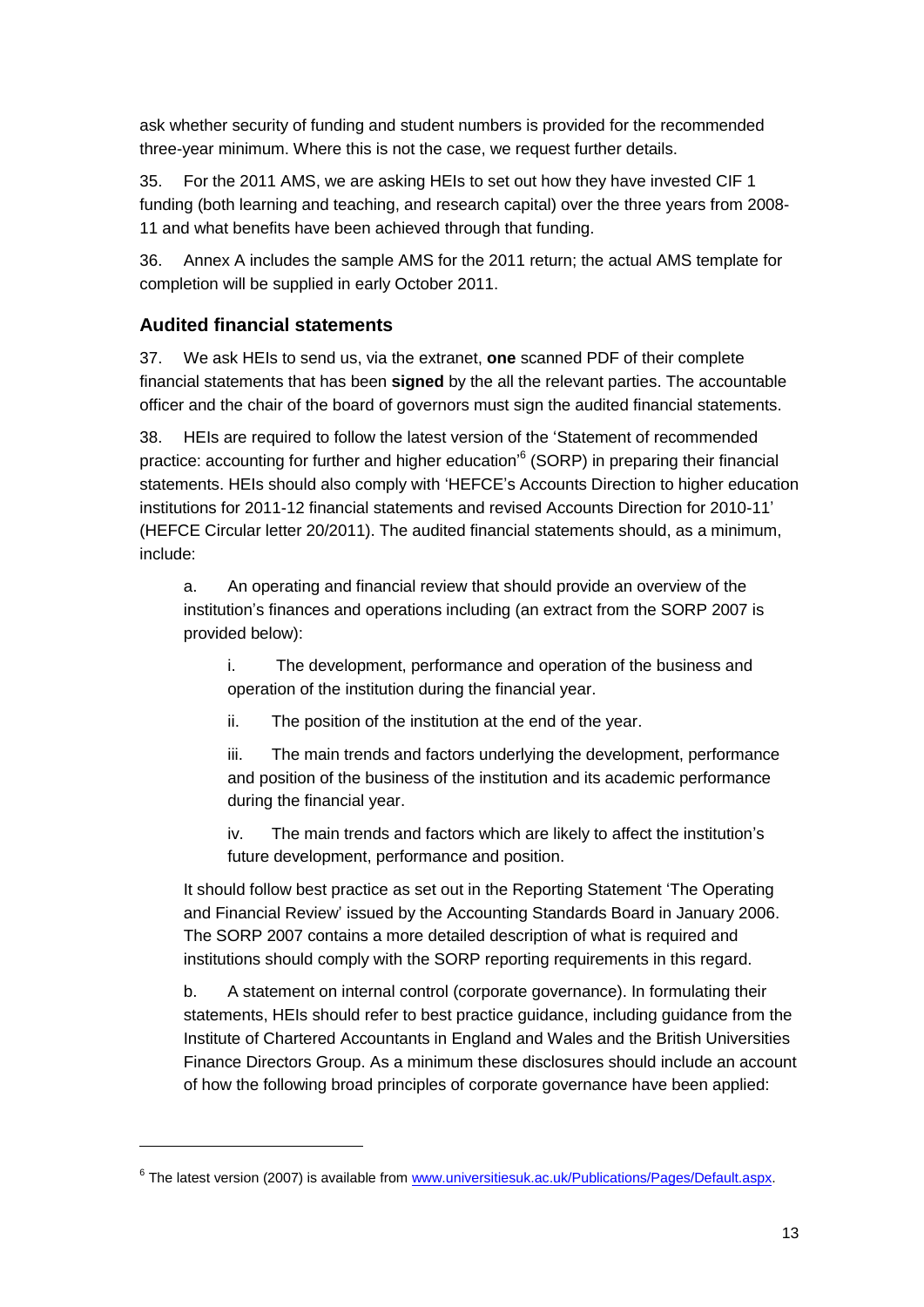i. The identification and management of risk should be an ongoing process linked to the achievement of institutional objectives.

ii. The approach to internal control should be risk-based, including an evaluation of the likelihood and impact of risks becoming a reality.

iii. Review procedures must cover business, operational and compliance as well as financial risk.

iv. Risk assessment and internal control should be embedded in ongoing operations.

v. The governing body or relevant committee should receive regular reports during the year on internal control and risk.

vi. The principal results of risk identification, evaluation and management review of its effectiveness should be reported to, and reviewed by, the governing body.

vii. The governing body acknowledges that it is responsible for ensuring that a sound system of control is maintained, and that it has reviewed the effectiveness of the above process.

viii. Where appropriate, details of actions taken or proposed, to deal with significant internal control issues should be set out.

c. A report in the corporate governance statement of their annual audited financial statements that the institution has had regard to the voluntary Committee of University Chairs (CUC) Governance Code of Practice contained in 'Guide for Members of Higher Education Governing Bodies in the UK: Incorporates the Governance Code of Practice and General Principles' (HEFCE 2009/14). Where an institution's practices are not consistent with particular provisions of the Code an explanation should be published in that statement. Adoption of the CUC Governance Code of Practice, with the principles of the Code adapted as appropriate to each HEI's character, is an important factor in enabling HEFCE to rely on self-regulation within HEIs and hence minimise the accountability burden.

d. The external auditors shall report whether in all material respects:

i. The financial statements give a true and fair view of the state of the HEI's affairs, and of its income and expenditure, recognised gains and losses, and statement of cash flow for the year. They should take into account relevant statutory and other mandatory disclosure and accounting requirements, and HEFCE requirements.

ii. The financial statements have been properly prepared in accordance with the SORP on accounting in further and higher education, and sections 495 and 496 of the Companies Act 2006 (where the HEI is incorporated under the Companies Act), and/or other legislative or regulatory requirements.

iii. Funds from whatever source administered by the institution for specific purposes have been properly applied to those purposes and, if relevant, managed in accordance with relevant legislation.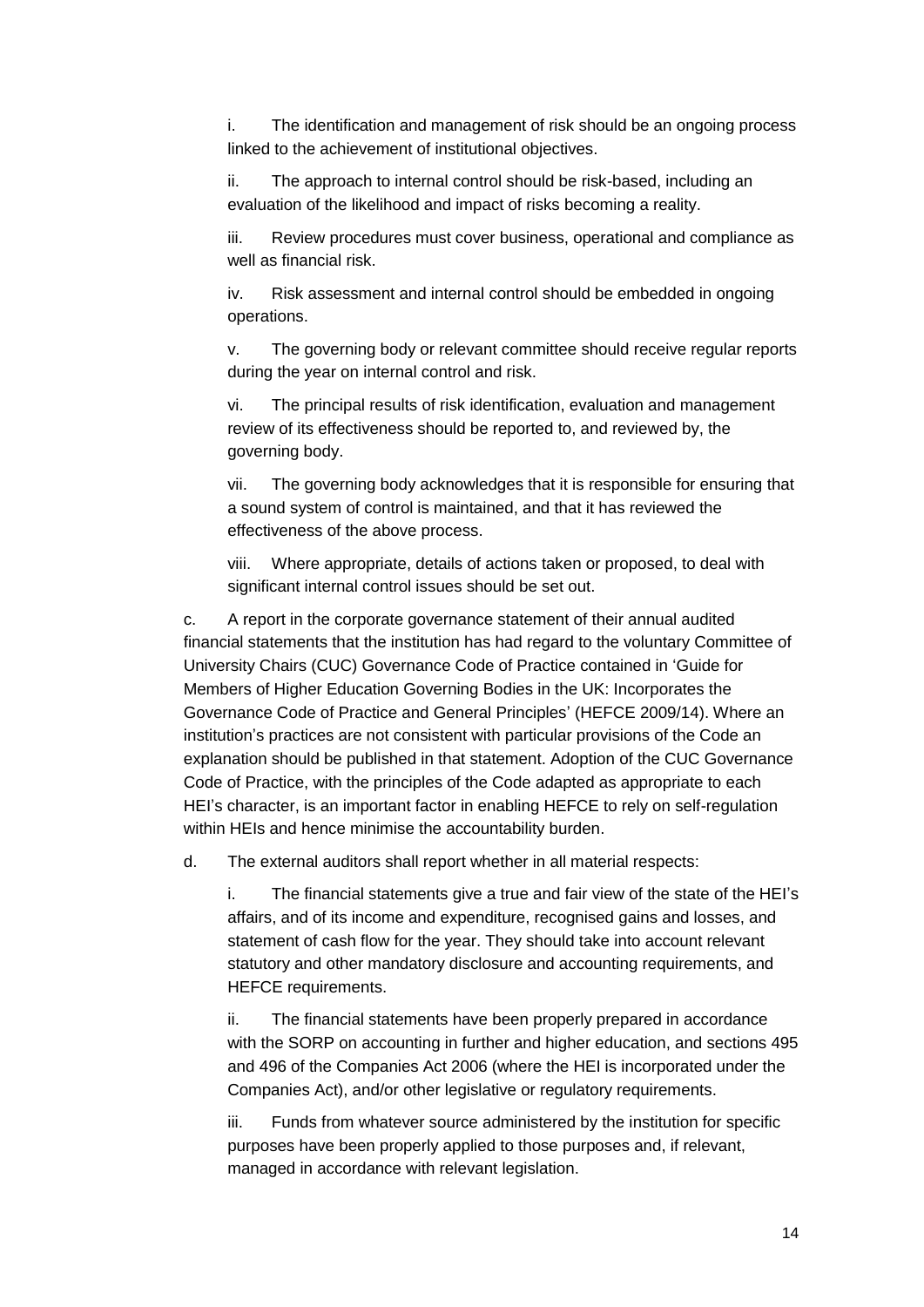iv. Funds provided by HEFCE have been applied in accordance with the Financial Memorandum and any other terms and conditions attached to them. In particular, auditors should have regard to the specific requirements of the Financial Memorandum, such as compliance with the short-term and long-term borrowing conditions.

e. Disclosures and reporting required to meet the institution's charitable obligations (see paragraph [39](#page-14-0) for details).

<span id="page-14-0"></span>39. New reporting requirements for HEIs that are exempt charities have been included in the revised Accounts Direction for 2010-11. Guidance about these requirements is available at [www.hefce.ac.uk/charityreg.](http://www.hefce.ac.uk/charityreg) For ease of the reference the main requirements for 2010-11 are listed below:

a. The exempt or registered charitable status of the HEI.

b. The trustees who served at any time during the financial year and until the date the financial statements were formally approved.

c. A statement that the trustees of the charity have had regard to the Charity Commission's guidance on public benefit.

d. A report on how during the year the HEI has delivered its charitable purposes for the public benefit.

e. Information about payments to or on behalf of trustees, including: expenses; payments to trustees for serving as trustees (and waivers of such payments); and related party transactions involving trustees.

f. Details of HEIs 'paragraph (w)' linked charities:

For each paragraph (w) charity that has income in the year of £100,000 or more:

i. The name and charitable purpose.

ii. The opening balance, income and expenditure for the year, and closing balance.

For all other paragraph (w) charities:

iii. An analysis into appropriate groups (for example: prize funds, bursary/scholarship funds, research support funds) stating the number of entities in each group.

iv. For each group: the aggregate opening balances, income and expenditure for the year, and closing balances. (Note: the terms 'opening' and 'closing' balance should be interpreted as total reserves where the paragraph (w) charity is an operating charity.)

A possible (non-mandatory) layout for these linked charity disclosures is available in the guidance referred to above.

## **Financial results and forecast tables**

40. The submission of the financial tables are requested in two stages: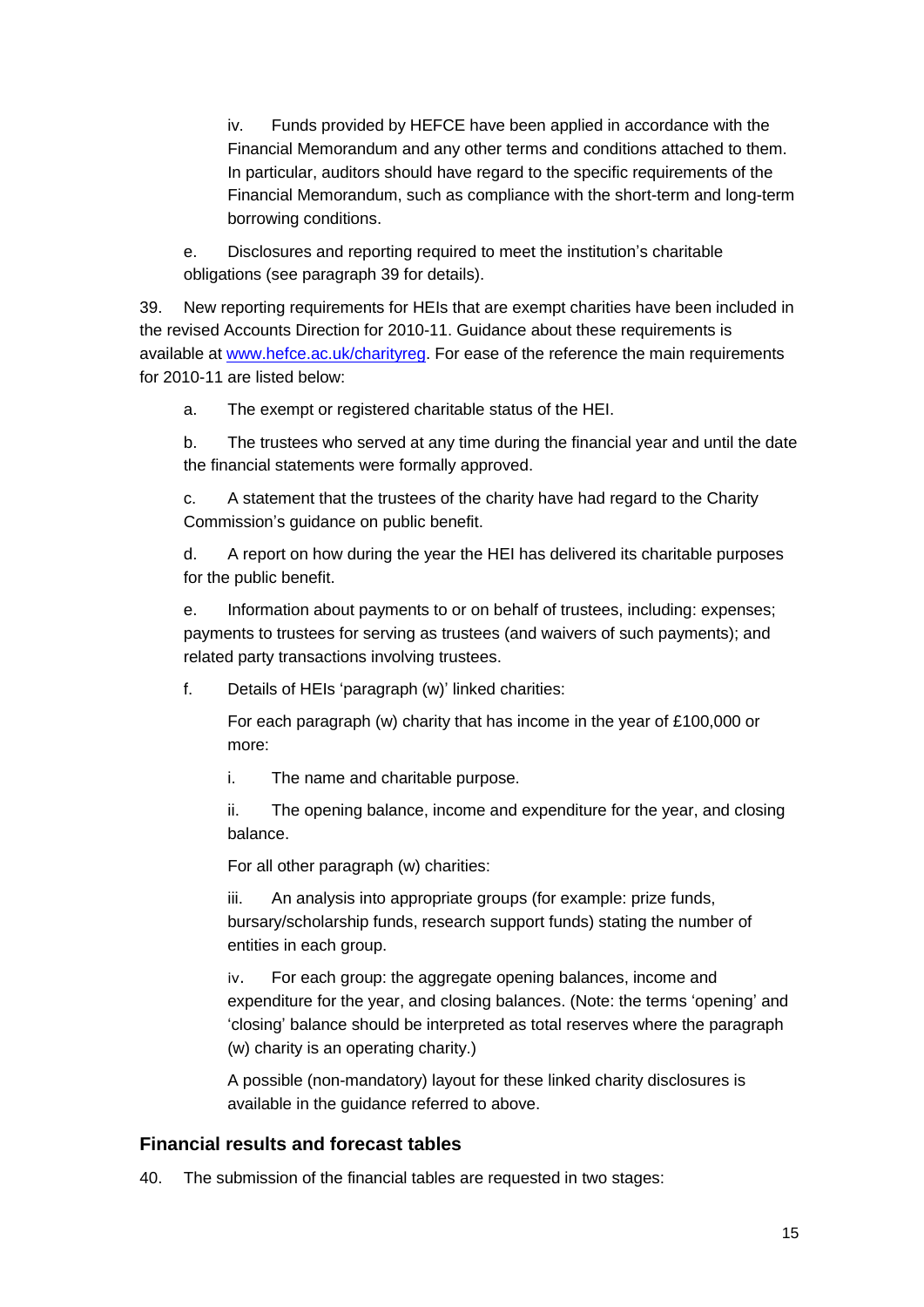a. By 1 December 2011, the financial tables should be submitted containing the 2009-10 and 2010-11 audited numbers and the 2011-12 forecasts. The forecasts for future years are not requested for this submission date.

b. By 20 June 2012, the financial tables should be submitted containing updated forecasts for 2011-12 and new forecasts for 2012-13, 2013-14 and 2014-15.

41. By 1 December 2011 we request financial tables to include the actual figures from the two most recent sets of audited financial statements (2009-10 data will be pre-filed by HEFCE), together with updated budget for 2011-12. By 20 June 2012 we request financial tables to include any material updates to 2011-12 and forecasts for the period 2012-13 to 2014-15 which should present the HEI's strategic plan in financial terms. The forecasts should be based on realistic assumptions and be consistent with the accounting treatment in the financial statements. Annex B includes further guidance on completing the tables.

42. We recognise that these returns are snapshots at a point in time and therefore request that, if anything significant changes in your performance relative to budget/forecast, then you should notify HEFCE through the material adverse change procedure outlined in the Financial Memorandum (HEFCE 2010/19, paragraph 18).

43. In developing the financial forecasts, HEIs must take account of the changing funding environment, their own plans regarding fee levels, and assumptions about the impact of these on demand. Further guidance will be issued in spring next year.

44. We require that both the 2011 annual accountability returns and the submission of full financial forecasts information (up to 2014-15) submitted by 20 June 2012 to be **approved by the governing body**. If the change in submission dates presents timetabling difficulties for governing body approval we would expect approval to be delegated to the Chair or the Finance Committee or equivalent and retrospective approval at the next governing body meeting. If this creates difficulties for institutions we request that they contact their HEFCE Assurance Consultant to discuss.

## **Financial commentary on past performance and future prospects**

45. The financial commentary is an integral part of the overall financial return, explaining forecast financial performance in the context of recent financial results. We would expect the commentary to be consistent with the operating and financial review in the audited financial statements, in respect of both past performance and future prospects. In addition to aiding our understanding of each HEI's specific circumstances, the commentaries (taken together) will further our understanding of the sector as a whole. In order to help HEIs in responding to all of the required questions in this section, we have provided a template for completion in Annex C. Use of the template is optional: the commentary may instead be a document already produced by an HEI for its own planning purposes. However, it is expected that HEIs will address **all** of the questions in paragraph [46](#page-15-0) regardless of the format used for the commentary. **The governing body should discuss and approve the financial tables and commentary before they are submitted to us.**

<span id="page-15-0"></span>46. Following discussion with BUFDG, we have amended the questions in the financial commentary, as follows: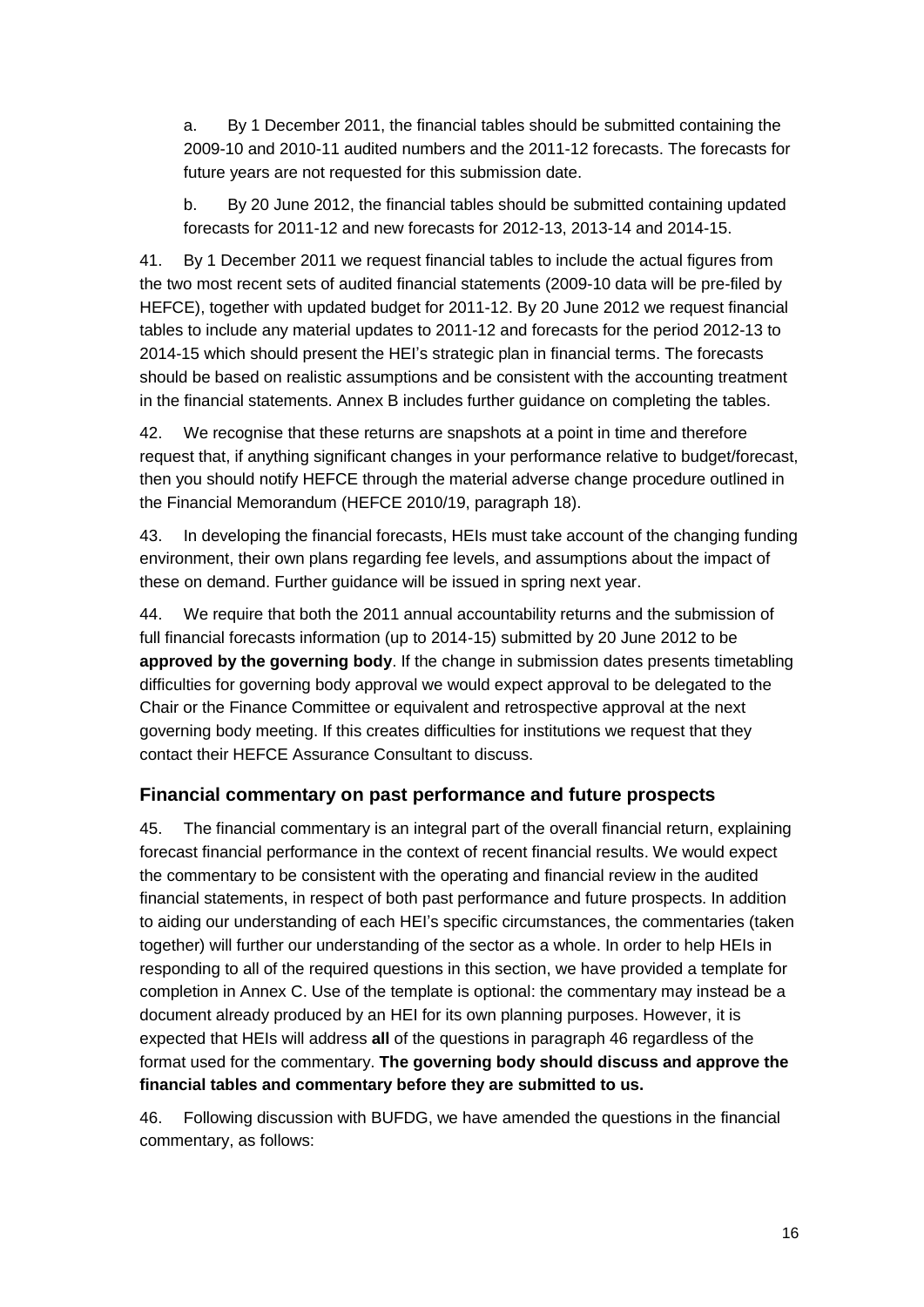|   | Explain how the institution is ensuring its sustainability, including the institution's<br>strategy, quality of teaching and research, management of its key risks and<br>investment in its estates and infrastructure. |
|---|-------------------------------------------------------------------------------------------------------------------------------------------------------------------------------------------------------------------------|
| 2 | Explain the assumptions about student recruitment over the period of the forecasts,<br>including how the institution is mitigating any risk and what scenario planning or<br>sensitivity analysis has been undertaken.  |
| 3 | Explain significant movements $(\pm 10$ per cent in any one year) on the income and<br>expenditure account and material changes on the balance sheet (including the detail<br>on any material exceptional items).       |
| 4 | Explain the key assumptions made in developing the financial forecasts.                                                                                                                                                 |

47. Where the commentary outlined above has not been provided to a satisfactory level of detail, or if the information provided is not consistent with the operating and financial review, we will follow up with the relevant contacts at the HEI to obtain the required information.

48. We expect the financial commentary to be submitted by 20 June 2012 to include discussion of all of the questions in paragraph [46.](#page-15-0) Due to the deferral of submission of the forecasts and commentary, we expect HEIs to provide a short commentary in December 2011 which explains any material changes in the 2010-11 results and 2011-12 forecasts compared to the information returned to HEFCE in April 2011. Further details will be provided separately to heads of finance.

## **Audit committee annual report**

49. As stated in the Audit Code of Practice (Annex B to 2010/19) the HEI's audit committee must produce an annual report for the governing body and the accountable officer. The audit committee annual report should cover the financial year 2010-11 and include any significant issues (including its consideration of the 2010-11 financial statements, and internal and external audit reports) up to the date of preparation of the report. The audit committee annual report should normally be considered by the governing body before the annual financial statements are signed.

50. The audit committee annual report must include the committee's conclusions on the adequacy and effectiveness of the HEI's arrangements for the following:

- risk management, control and governance
- economy, efficiency and effectiveness (VFM)  $\bullet$

management and quality assurance of data submitted to HESA and to HEFCE and other funding bodies (note that this refers to all data submitted including franchised arrangements).

We require the three opinions to be included in the report; omission of an opinion or failure to support the opinion with reference to evidence is likely to be followed up in the risk letter or through other HEFCE contact. These opinions should be based on the information presented to the committee.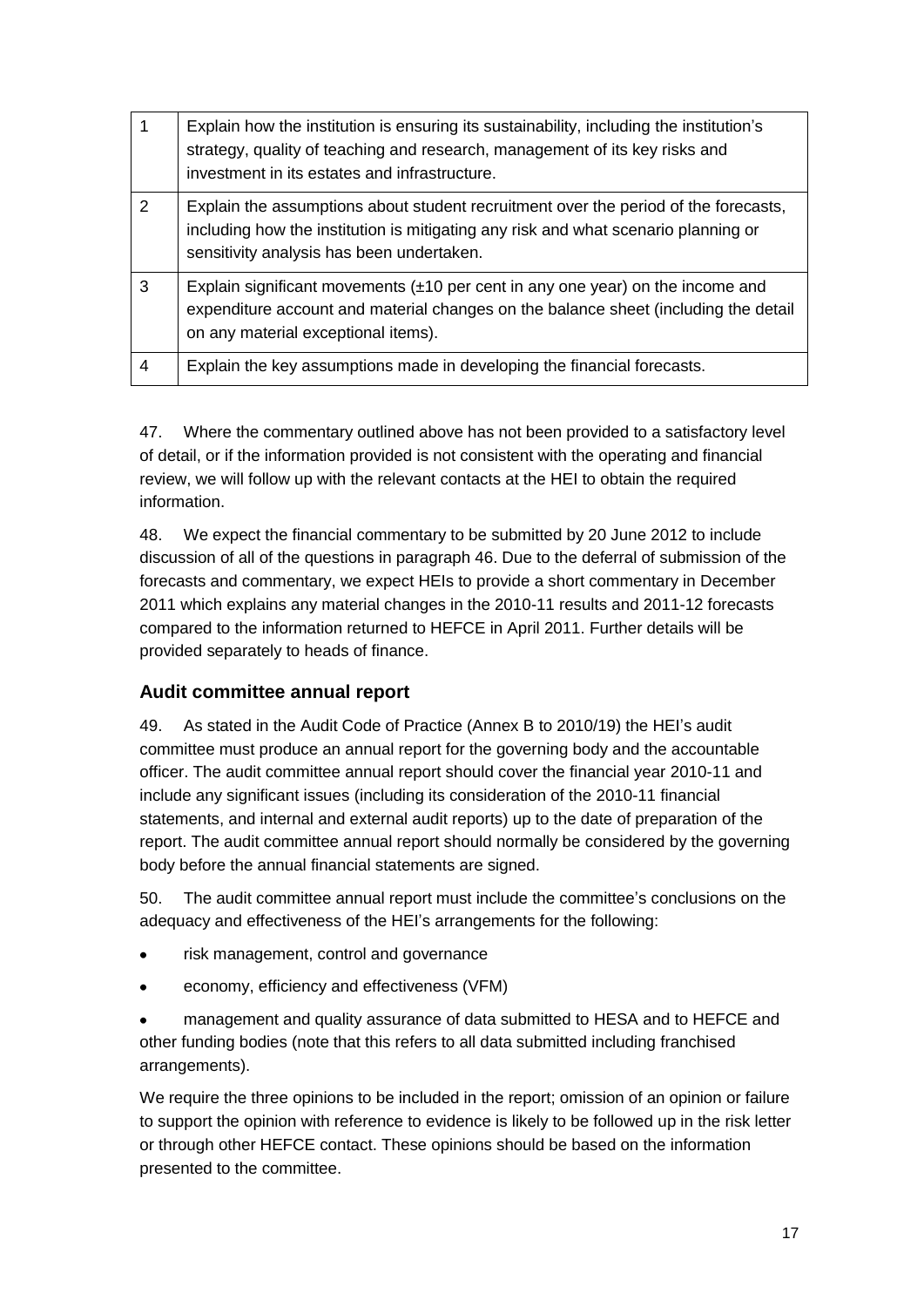51. The report is likely to record the work of the committee over a period of 15 or 16 months, and consider the following:

- the external auditors' management letter (for both 2009-10 and 2010-11)  $\bullet$
- the internal auditors' annual report (for both 2009-10 and 2010-11)

the committee's consideration of the performance of the internal and external audit  $\bullet$ services

- any VFM work
- $\bullet$ any HEFCE assurance service or other relevant evaluation.

52. The report might also identify any key issues for the HEI arising out of its activity over the year. This would include any fraud or other serious incidents.

## **External audit management letter**

53. External auditors should report to each HEI by way of a management letter (or audit issues memorandum) that highlights any significant accounting and control issues arising from the audit. **Where issues are communicated through more than one report** (for example, a separate report covering information technology audits or governance issues or a separate report detailing management's responses), **the additional reports should also be submitted to HEFCE** – these should all be submitted **as a single document**. Further, the HEI's management should provide written responses to any recommendations made or issues raised and these must be submitted to HEFCE.

#### **Internal audit annual report**

54. The internal audit annual report should relate to the financial year 2010-11 and include any significant issues up to the date of preparing the report that affect the opinion. This should be addressed to the governing body and the accountable officer, and should be considered by the audit committee.

55. The internal audit annual report should include the internal auditor's opinion on the adequacy and effectiveness of the HEI's arrangements for:

- risk management, control and governance
- economy, efficiency and effectiveness.

We require both opinions to be included in the report; omission of an opinion or failure to support an opinion with evidence is likely to be followed up in the risk letter or through other HEFCE contact.

56. These opinions should be placed into their proper contexts: that is, the work undertaken has been based on the agreed audit strategy and on the areas reviewed in the year, as well as incorporating knowledge of areas audited in previous years (including from a previous auditor). Internal audit performance measures should be provided, including coverage achieved against the original audit plan. The annual report should also draw attention to any significant audit recommendations which the internal audit service considers have not received adequate management attention.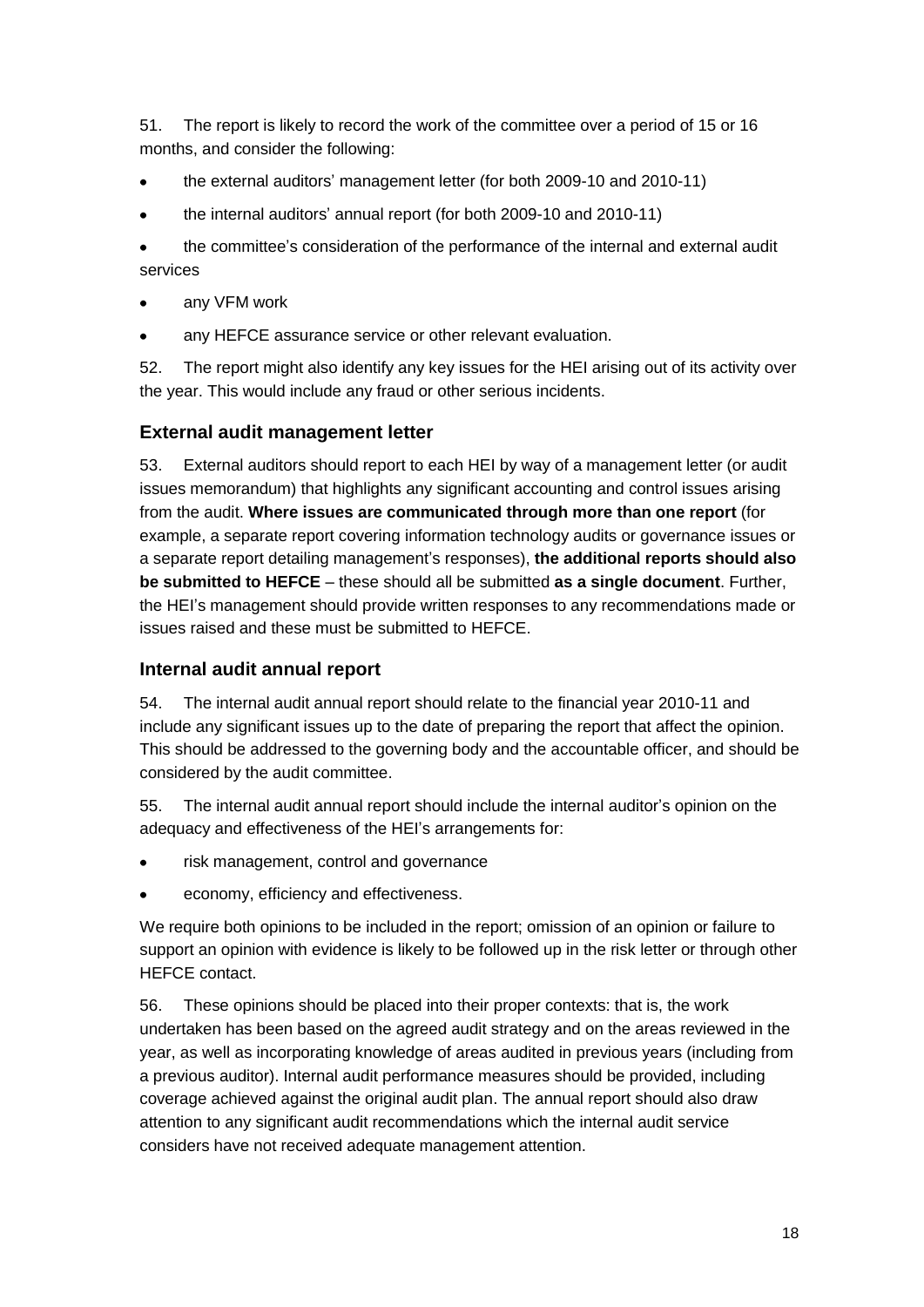## **Value for money report**

57. Following the PAC hearing into 'Regulating financial sustainability in higher education' and the subsequent report<sup>7</sup>, and given the current economic environment, there is increased focus on value for money for public funds provided in the HE sector, and for the student in return for the fee paid. In addition, UUK published a report<sup>8</sup> on 15 September noting that efficiency and effectiveness are key priorities for the UK higher education sector, but that universities must continue to demonstrate good value for money in the new funding environment. We note that around half of institutions voluntarily submitted their annual VFM reports as part of their 2010 annual accountability return when asked about recent implementation of VFM initiatives.

58. Therefore, HEIs are asked to submit an annual value for money report via the HEFCE extranet by 1 December 2011 – this is not a mandatory requirement, but is intended to be a non-burdensome way of addressing the concerns raised during the PAC discussions. If provided, the report should provide commentary on how the institution delivers economy, efficiency and effectiveness, in other words how the institution makes the best use of the resources it has available to achieve the desired output and maximise the benefit of that output.

59. As this is optional, there is no prescribed format for this report and we are happy to accept an annual report produced for internal purposes, provided this is reviewed by the governing body (either by the board of governors or audit committee). Good practice around VFM activity and reporting may be found at

[www.hefce.ac.uk/finance/assurance/guide/strategy.asp](http://www.hefce.ac.uk/finance/assurance/guide/strategy.asp) under 'Value for money'.

## **Transparent approach to costing return**

1

<span id="page-18-0"></span>60. In the HE White Paper, HEFCE is asked to consult with the sector on radically streamlining the reporting requirements of TRAC. This consultation is likely to take place in spring 2012. TRAC reporting for 2010-11 remains unchanged (with exception to a refinement in the calculation of the Return for Financing and Investment cost adjustment<sup>9</sup>) and therefore HEIs are asked to submit an annual TRAC return via the HEFCE extranet (see paragraph [66\)](#page-19-0) by 31 January 2012 . Although the deadline for submission is 31 January 2012, earlier returns would be appreciated. A separate letter will be issued in respect of the TRAC for teaching (TRAC(T)) return, which is required by 29 February 2012.

61. Note that in addition to submission of the completed Excel file, a copy of the return, signed by the head of institution, should also be scanned and submitted to us as a PDF file via the HEFCE extranet. A paper copy is no longer required. Details of how to do this will be sent to the HEI's director or head of finance by letter.

<sup>&</sup>lt;sup>7</sup> Available at [www.publications.parliament.uk/pa/cm201012/cmselect/cmpubacc/914/91402.htm](http://www.publications.parliament.uk/pa/cm201012/cmselect/cmpubacc/914/91402.htm)

<sup>&</sup>lt;sup>8</sup> 'Efficiency and effectiveness in higher education: A report by the Universities UK Efficiency and Modernisation Task Group', available at

[www.universitiesuk.ac.uk/Publications/Documents/2011/EfficiencyinHigherEducation.pdf](http://www.universitiesuk.ac.uk/Publications/Documents/2011/EfficiencyinHigherEducation.pdf)

<sup>&</sup>lt;sup>9</sup> See TRAC update 6 on the TRAC guidance web pages [\(www.jcpsg.ac.uk/guidance/revisions/\)](http://www.jcpsg.ac.uk/guidance/revisions/)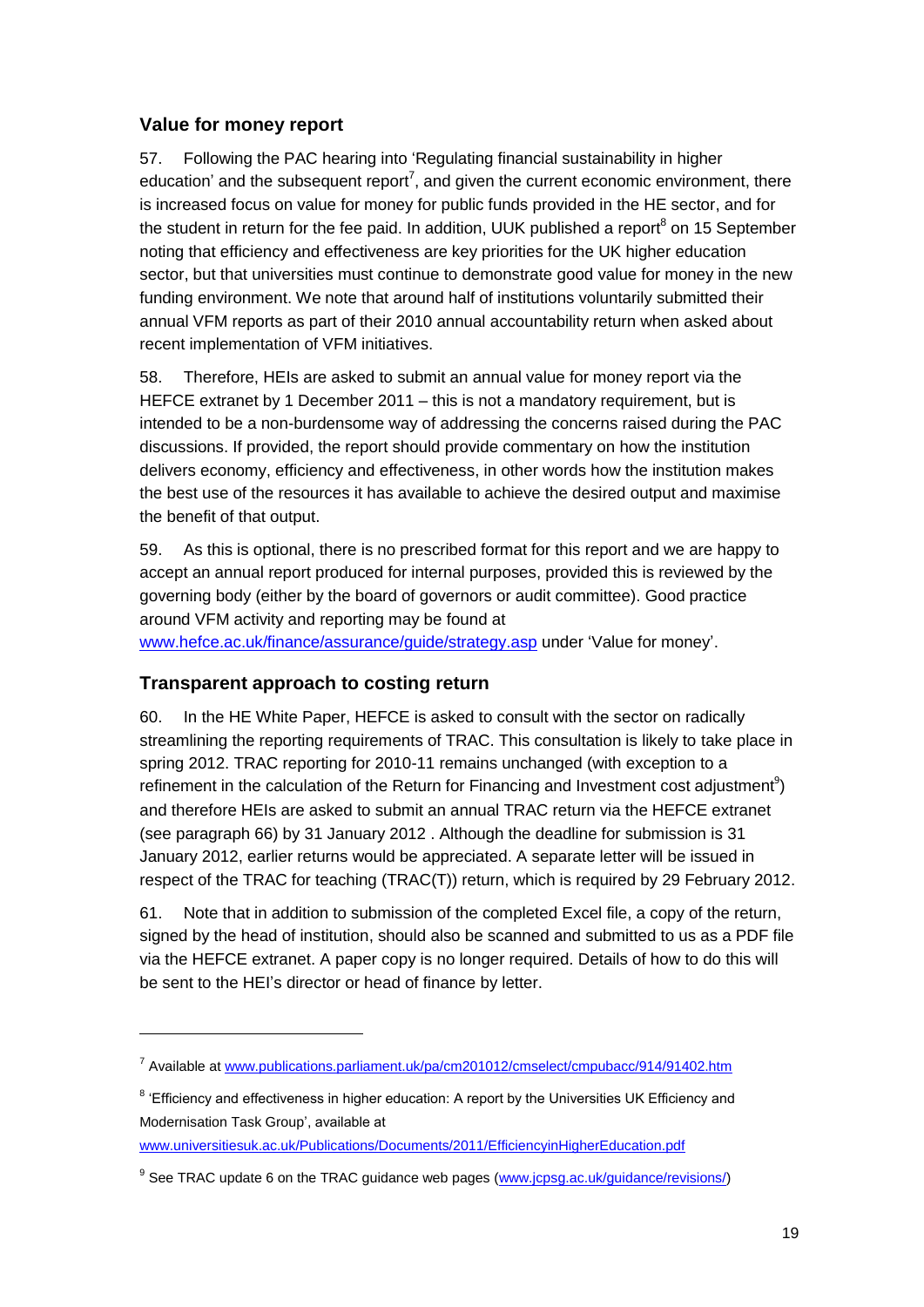62. The template incorporates in a single return:

a. The annual TRAC reporting requirements.

b. The charge-out rates for research collected on behalf of Research Councils UK (RCUK), which will be used by RCUK and institutions for benchmarking purposes.

63. To help improve the quality of data submitted, automatic and self-validation checks are incorporated within the return. We also request a written commentary from institutions to explain data that falls outside the parameters set in the return and any material unusual movements when comparing 2010-11 with 2009-10 outputs as shown in the summary worksheet.

64. The TRAC pages on our web-site provide an update on guidance and development of TRAC methodology and remind institutions of the key issues [\(www.hefce.ac.uk/trac\)](http://www.hefce.ac.uk/trac).

65. In reporting these data, the head of the institution should review the return for reasonableness, confirm compliance with all TRAC requirements and confirm that the institution's committee of the board (the committee should have a lay member majority) has specifically confirmed compliance with the statement of requirements. Annual TRAC figures and an analysis of the year-on-year changes in the figures (including the full economic costing rates) should also be presented to this committee before they are reported. Where the timing of the board committee meeting makes this difficult, chairman's action, or approval by a management committee, can be used prior to submission, to confirm compliance. Presentation to an appropriate board committee after submission should then follow. Responsibility for confirming compliance still rests with the board committee. Any areas of non-compliance should be immediately addressed and, where this is not possible, an action plan drawn up to address these areas in a reasonable timescale.

<span id="page-19-0"></span>66. The 2011 versions of the sample TRAC return form in PDF format, and the income allocation guidance and schedule (Annex 16), will be available to download from the TRAC Guidance web-pages [\(www.jcpsg.ac.uk/guidance/annexes.htm\)](http://www.jcpsg.ac.uk/guidance/annexes.htm) during October 2011. Your institution's individualised template for completion of the TRAC data return should be downloaded and submitted via the HEFCE extranet. Details of how to access the extranet will be sent to the HEI's director or head of finance.

67. We will report to BIS on the sector aggregate TRAC return data, which we expect to publish. For further information about the TRAC reporting requirements, contact your HEFCE assurance consultant. Details of all HEFCE contacts for your institution (for contact details see [www.hefce.ac.uk/aboutus/cop/contact/\)](http://www.hefce.ac.uk/aboutus/cop/contact/). For further advice the TRAC Support Unit (tel 0115 935 3400, e-mail [trachelpdesk@kpmg.co.uk\)](mailto:trachelpdesk@kpmg.co.uk) has responsibilities in the following areas:

provision of the TRAC Helpdesk (covering all aspects of the TRAC guidance, annual TRAC, TRAC(T) and TRAC EC-FP7)

policy research and support to the Financial Sustainability Strategy Group and the TRAC Development Group; TRAC Guidance research and development

- communication with the sector on TRAC
- support for the TRAC Self Help groups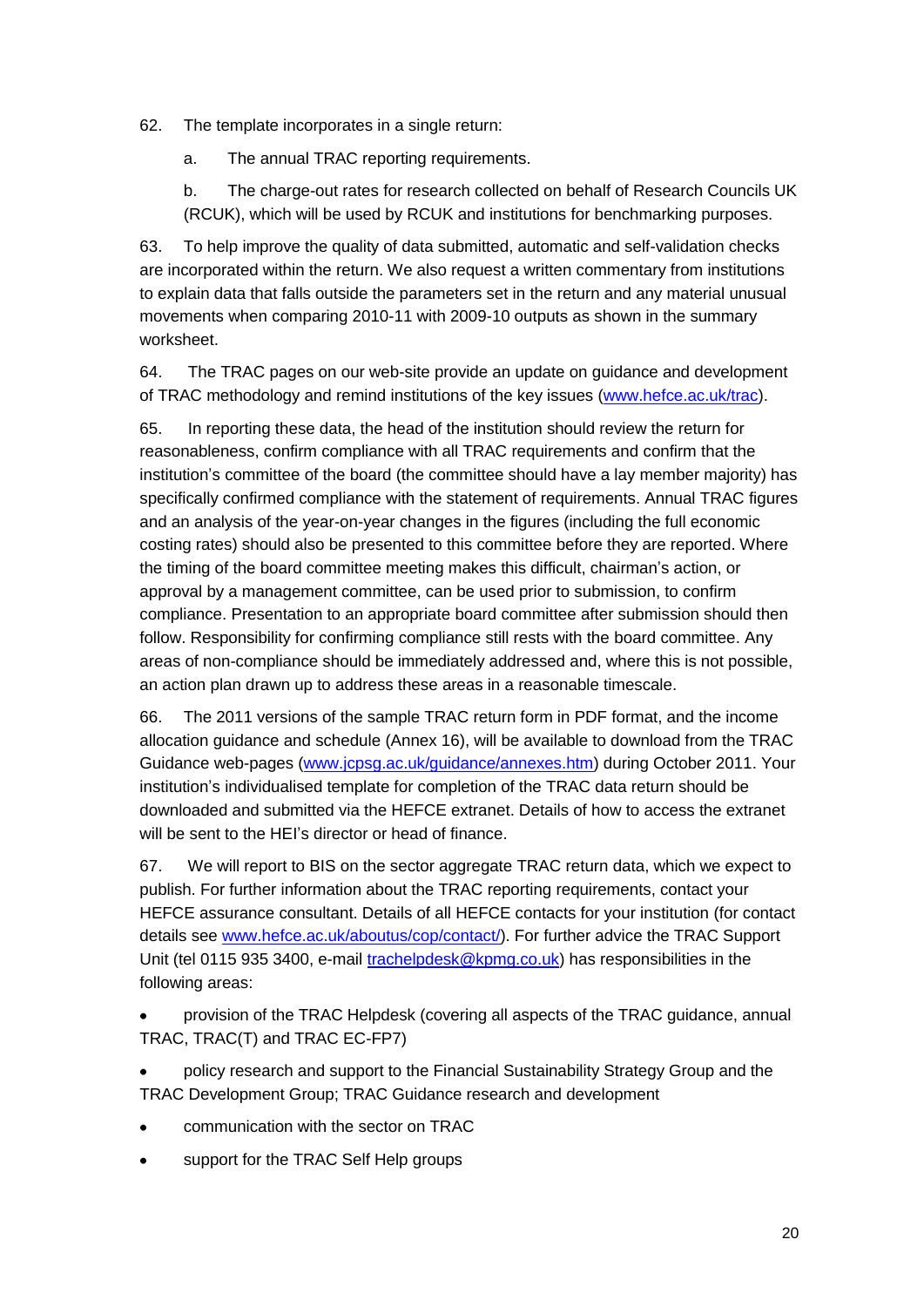$\bullet$ promulgation of TRAC among the sector's stakeholders.

## **Higher Education Students Early Statistics Survey**

68. All HEIs must complete the annual survey of students on recognised HE courses. Detailed guidance on this return ('HESES11: Higher Education Students Early Statistics Survey 2011-12', HEFCE 2011/27) is available a[t www.hefce.ac.uk/pubs.](http://www.hefce.ac.uk/pubs)

69. The HESES return should be uploaded to the HEFCE extranet by noon on 9 December 2011. Workbooks will be available for HEIs in November.

## **Submission of the returns**

70. The returns should be submitted as follows.

Electronic copies of the following should be submitted via the HEFCE extranet by **Thursday 1 December 2011**:

completed annual assurance return (Annex E) with part 1 signed by the accountable  $\bullet$ officer and part 2 signed by an appropriately authorised trustee (note: part 2 is not required from HEIs that are either not a charity or are registered and make an annual return directly to the Charity Commission)

- completed AMS template  $\bullet$
- signed audited financial statements  $\bullet$
- completed financial results and forecast tables to 2011-12  $\bullet$
- financial commentary on 2010-11 results and 2011-12 forecasts
- audit committee annual report  $\bullet$
- external audit management letter and management responses  $\bullet$
- internal audit annual report  $\bullet$
- value for money report (optional).

Electronic copies of the following should be submitted via the HEFCE extranet by **Wednesday, 20 June 2012**:

- completed financial forecast tables for 2011-12 to 2014-15
- financial commentary on future financial sustainability.

Further information on this process will be sent to heads of finance and AMS contacts in October 2011. The submission of the TRAC return is outlined in paragraphs [60-](#page-18-0)66.

71. The specific reporting requirements for the HESES return will be published in a separate HEFCE publication.

## **Feedback**

72. The main purpose of asking for submission of accountability returns once a year is to simplify the accountability process. For HEIs about which we have no major concerns or queries – the great majority – the main outcome will be a letter updating our risk assessment of the HEI and data that benchmark financial performance against the whole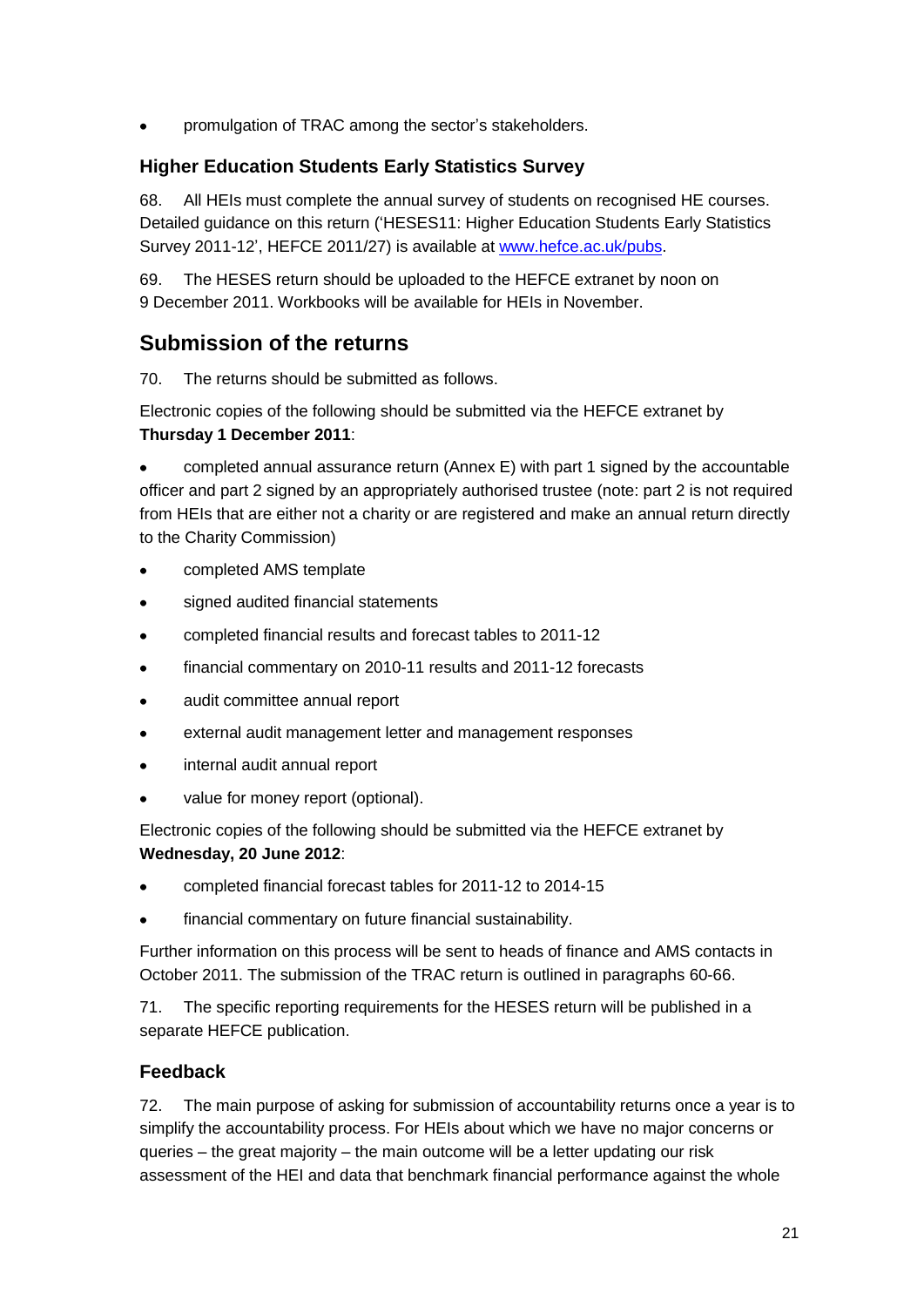sector. This risk letter may contain comment on instances of non-compliance with the Financial Memorandum, Audit Code of Practice and the CUC Governance Code of Practice. We may also use the risk letter to draw attention to areas of financial performance or other matters over which we have concern. These are intended to be helpful in highlighting issues and risks to the HEI. Risk letters are normally issued to the accountable officer and chair of the governing body following the reviews of the annual accountability returns, but exceptionally can be issued at any point in time during the year. Due to the deferral of submission of the full financial forecasts the risk letters in 2012 may be issued later in the year. Until a new letter is issued HEIs can assume that the last risk assessment letter is still valid.

73. In addition to the risk letter, we will publish an outcomes document reporting on our review of the returns. This will include our assessment of the financial health of the sector and will provide feedback, at a sector level, on the accountability returns themselves. The relevant publications for the 2010 returns are 'Financial health of the higher education sector: 2009-10 financial results and 2010-11 forecasts' (HEFCE 2011/06) and 'Financial health of the higher education sector: Including overview of 2009-10 annual accountability returns' (HEFCE 2011/23).

## **Freedom of information**

74. Information submitted to HEFCE may be disclosed on request, under the terms of the Freedom of Information Act 2000. The Act gives a public right of access to any information held by a public authority, in this case HEFCE. We have a responsibility to decide whether any responses should be made public or treated as confidential. We may refuse to disclose information in exceptional circumstances, for example where disclosure of information would prejudice commercial interests such as future financial projections. For further information about the Act, including the particular circumstances when information may be withheld, see [www.ico.gov.uk](http://www.ico.gov.uk/) under Freedom of Information Act.

## **Queries**

75. HEIs should address questions about completing the AMS and HESES returns to their HEFCE higher education policy adviser. Questions about the other accountability returns should be addressed to their HEFCE assurance consultant or adviser (for contact details see [www.hefce.ac.uk/aboutus/cop/contact/\)](http://www.hefce.ac.uk/aboutus/cop/contact/).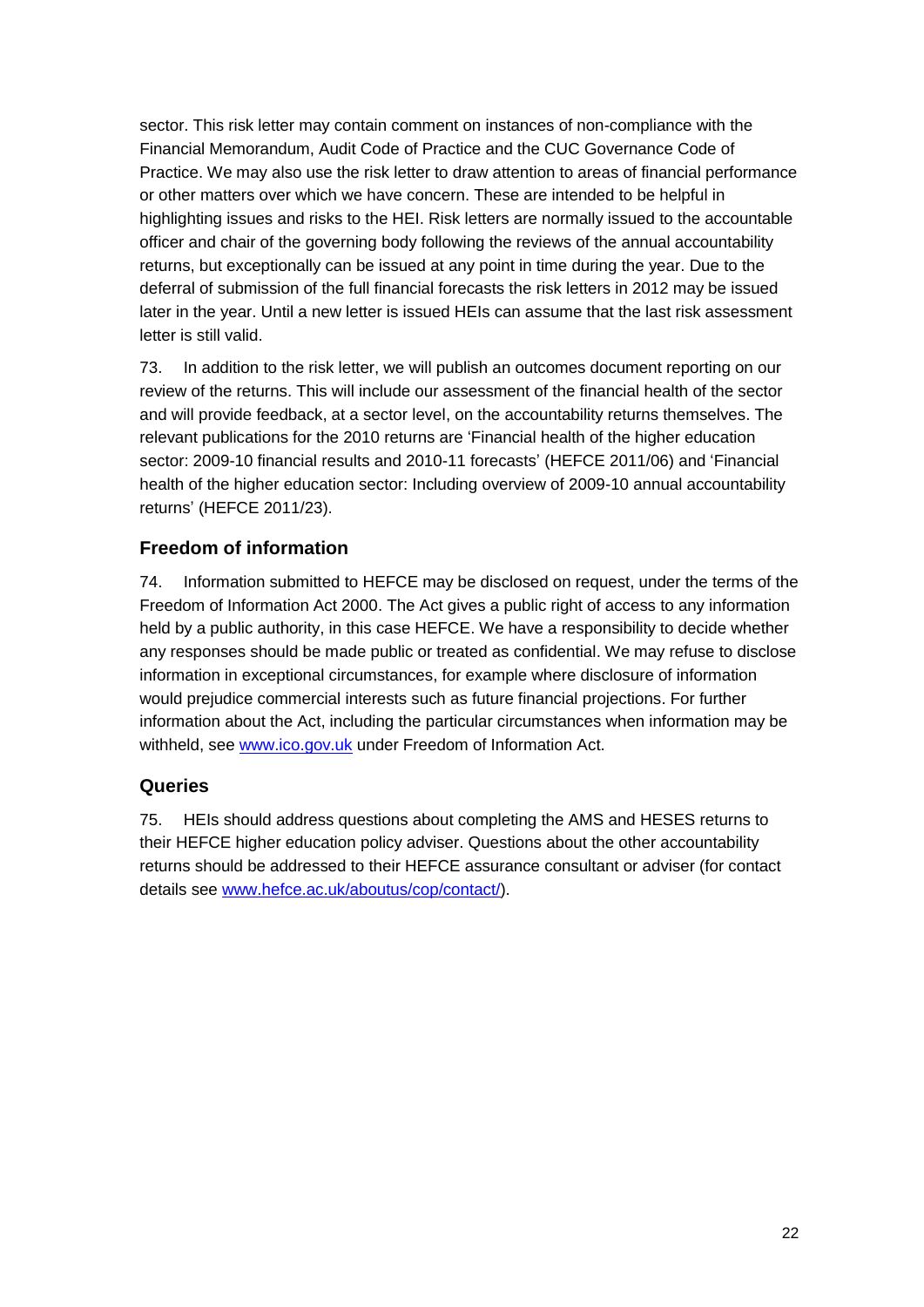# **Annex A Sample annual monitoring statement 2011**

This annex is for reference only. Templates for the AMS will be available in early October 2011. We will write to our AMS contacts in each HEI in October with details on how to access the templates and how to return information to us.

## **Higher education in further education colleges**

1. Do your indirect funding agreements (sometimes known as 'franchise agreements' or 'franchises') with further education colleges provide security of funding and student numbers for a minimum of three years?

Response Yes/No

If 'no', please give further details.

## **Higher Education Innovation Fund round four**

2. Have you made progress as planned in 2010-11 towards delivering the activities and outcomes you set out in your Higher Education Innovation Fund round four (HEIF 4) strategy?

Response Yes/No

If 'no' please explain the reasons for this, in not more than 300 words.

3. Funding for HEIF 4 ended in July 2011, therefore all underspends need to be reported here, regardless of size. All substantial underspends will be fully investigated by HEFCE, with emphasis placed particularly on scrutinising and potentially recovering significant underspent funds from those HEIs receiving increased allocations in HEIF11- 15 (on grounds that these may not be able to deliver value for money from the combination of a substantial past underspend and a substantial present uplift) .

For 2010-11 your HEI received £XXXX for HEIF 4. Did any funds remain unspent at the end of academic year 2010-11?

## Response Yes/No

If 'yes' please state the amount and explain the reasons for this, in not more than 300 words. (Your explanatory text should include any spending since 31 July 2011.)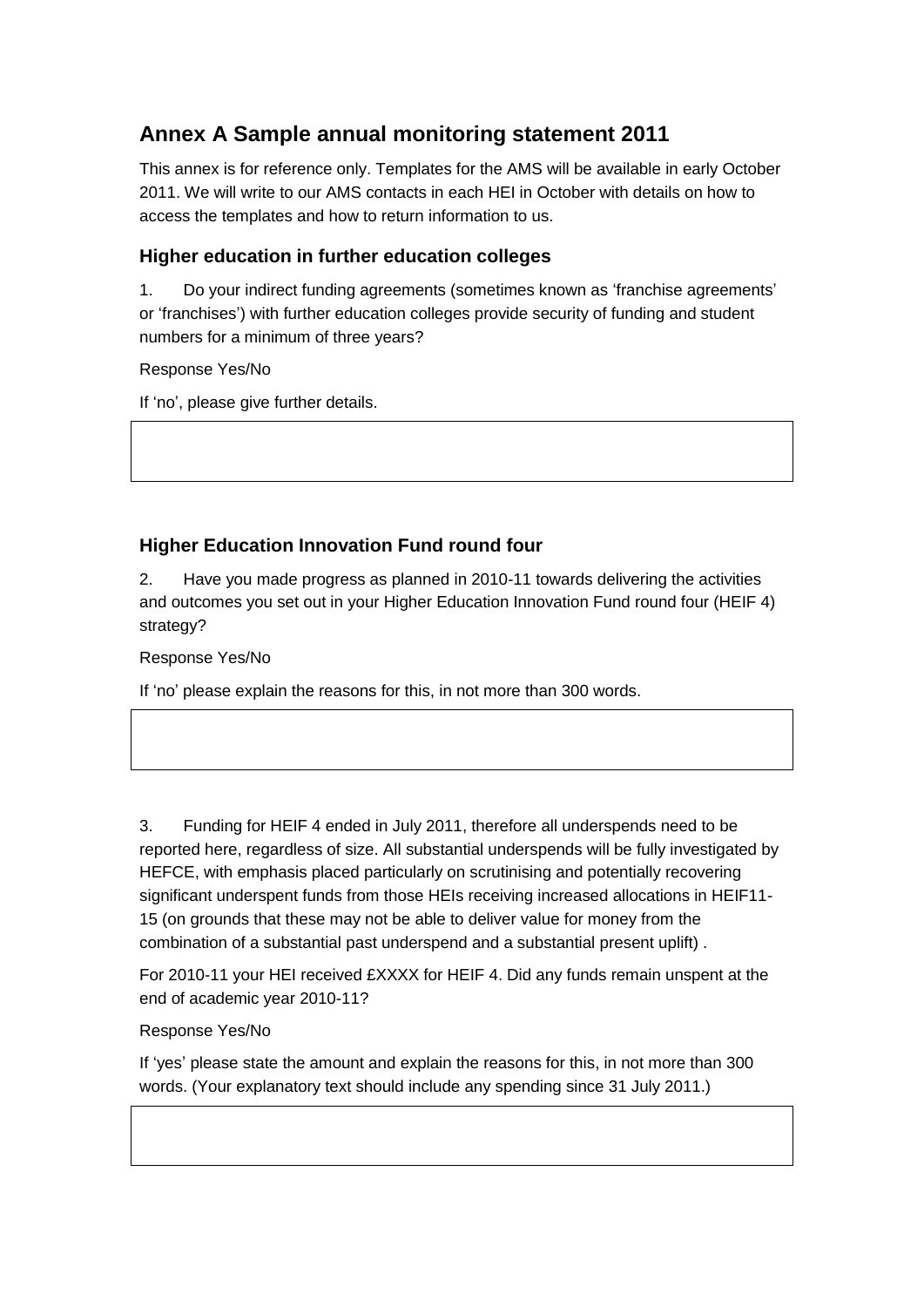4. Please provide a summary (400 words maximum) of the key achievements of the year linked to HEIF 4 formula funding, referring to flagship projects identified in your institutional strategy.

## **Equality and diversity monitoring**

5. Have you made progress or met your objectives from last year as set out in your 2010-11 equality action plan?

Response Yes/No

6. Please describe, in no more than 250 words, what progress you have made in meeting those objectives.

7. If you have encountered any difficulty in meeting those objectives, please give further details including any barriers to implementation.

8. Please highlight any particular achievements.

9. Please briefly describe your key equality objectives and/or actions for 2011-12.

## **Revolving Green Fund (transformational strand)**

## **Capital funding**

10. During the three years from 2008-09 to 2010-11 your HEI received capital funding under the Capital Investment Fund either by having met the requirements of the CIF or by providing programme and project information. Please explain, in a maximum of 250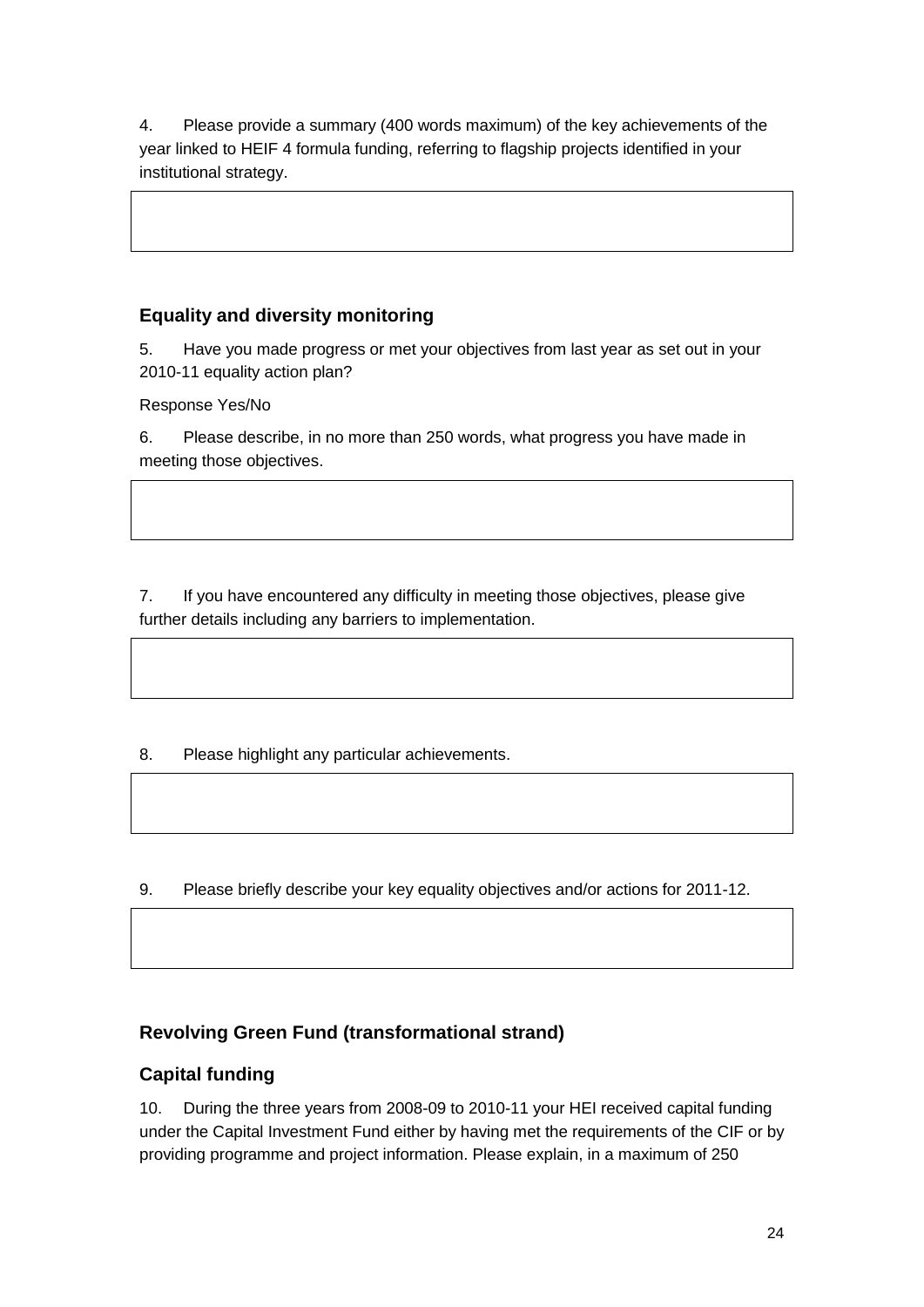words how your institution invested the CIF 1 funding (both teaching and research capital) over the three years and what benefits have been achieved through that funding.

## **University Modernisation Fund (UMF)**

11. For 2010-11 your HEI received UMF money, and you have self-certified that this was fully spent by 31 March 2011. Please provide information about how the funding was spent, in not more than 300 words. We may publish examples of efficiency measures which represent innovative practice.

12. Did any funds remain unspent at the end of academic year 2010-11?

Response Yes/No

If 'yes' please give further details, in not more than 100 words

## **Revolving Green Fund (transformational strand)**

13. Your HEI was awarded funding under the transformational strand of the Revolving Green Fund in March 2009. Have you made progress as planned in 2010-11 towards implementing the project, and is the project due to be completed on the agreed date?

Response Yes/No

If 'yes' please give further details, in not more than 100 words.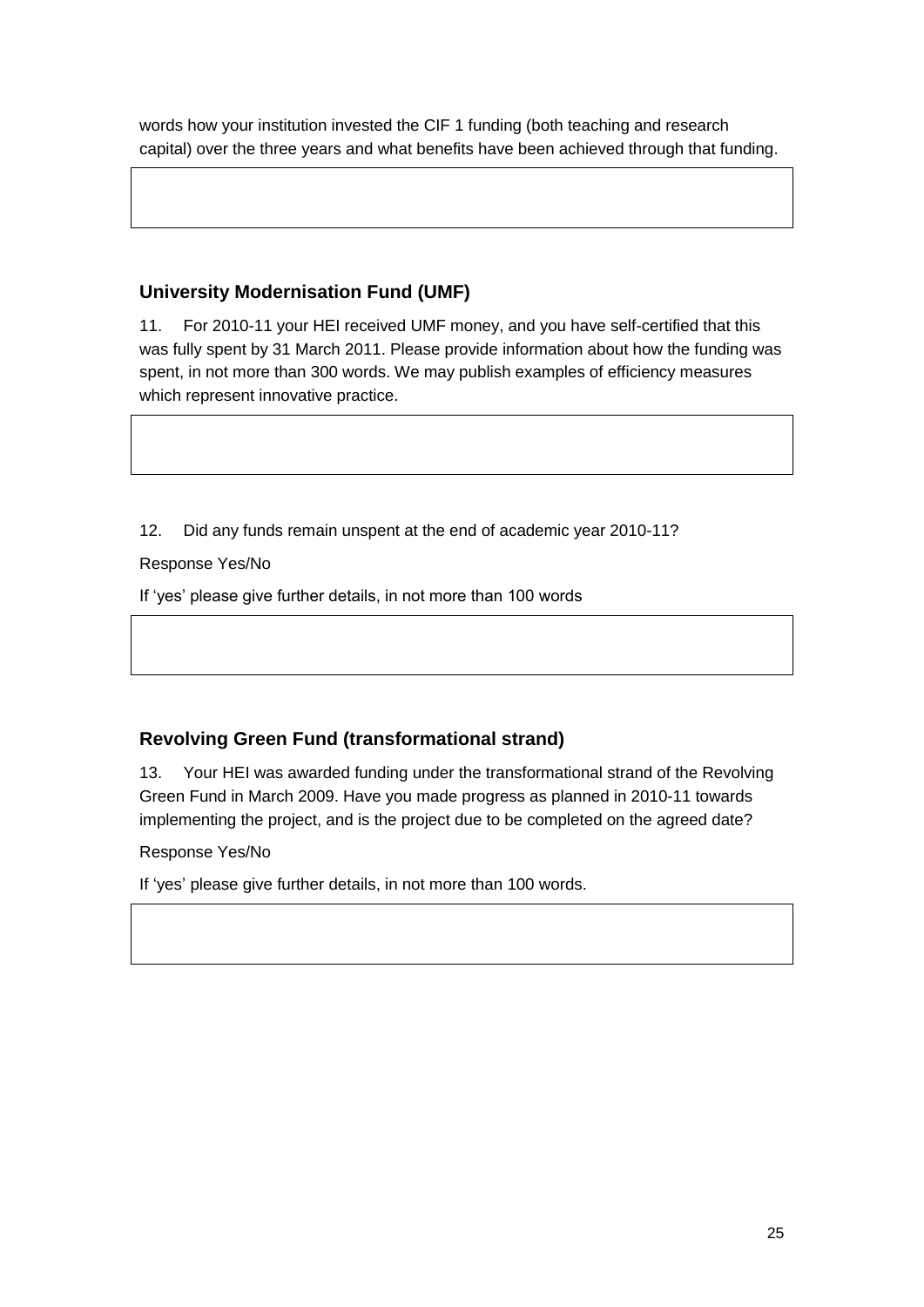# **Annex B Financial results and forecast tables 2011: guidance**

## **Approach to forecasting**

1. We recognise that HEIs may produce a number of different scenarios relating to their future financial position. The forecasts submitted to us should be the forecasts that provide the most likely outcome (that is to say, the most realistic). Within the financial commentary provided alongside the financial tables we would expect comments on the likelihood of the forecast position materialising, and presentation and discussion of other possible scenarios.

## **Accounting conventions**

2. The main financial tables follow the format of the 'Statement of recommended practice: accounting for further and higher education' (SORP) introduced from 1 August 2007<sup>10</sup>. The financial information should therefore comply with all Financial Reporting Standards (FRSs) effective as at 31 July 2011. In particular, HEIs should apply the definition of terms in the SORP when completing the return and be consistent with the accounting policies used in HEIs' 2010-11 financial statements.

## **Consolidation**

3. The financial tables should cover the HEI and all its subsidiary undertakings. If an HEI has subsidiary undertakings, the financial tables should be consolidated in accordance with FRS 2 'Accounting for subsidiary undertakings'. Students' unions should be consolidated in the forecasts where this is the approach used in the HEI's financial statements.

## **Joint venture entities and associates**

4. An entity (as defined by FRS 9) in which an HEI holds an interest on a long-term basis, and is jointly controlled by the HEI, should be accounted for using the gross equity method. FRS 9 requires the equity method to be used when consolidating associates. The income and expenditure table and balance sheet include the relevant lines that HEIs with joint venture entity and associate interests will need to complete. In case of any ambiguity, HEIs should be consistent with the way they treat joint venture entities in their audited financial statements.

## **FRS 17 (Retirement benefits)**

 $\overline{a}$ 

5. For the purposes of the financial forecasts, HEIs are asked to include the pension asset or liability on the balance sheet for each year. We recognise that forecasting future pension values is difficult; however, we would expect HEIs to reflect the current economic conditions within their forecasts. Any assumptions made in the forecasts should be noted in the commentary.

 $10$  The latest version (2007) is available from  $www.universitiesuk.ac.uk$  under Publications.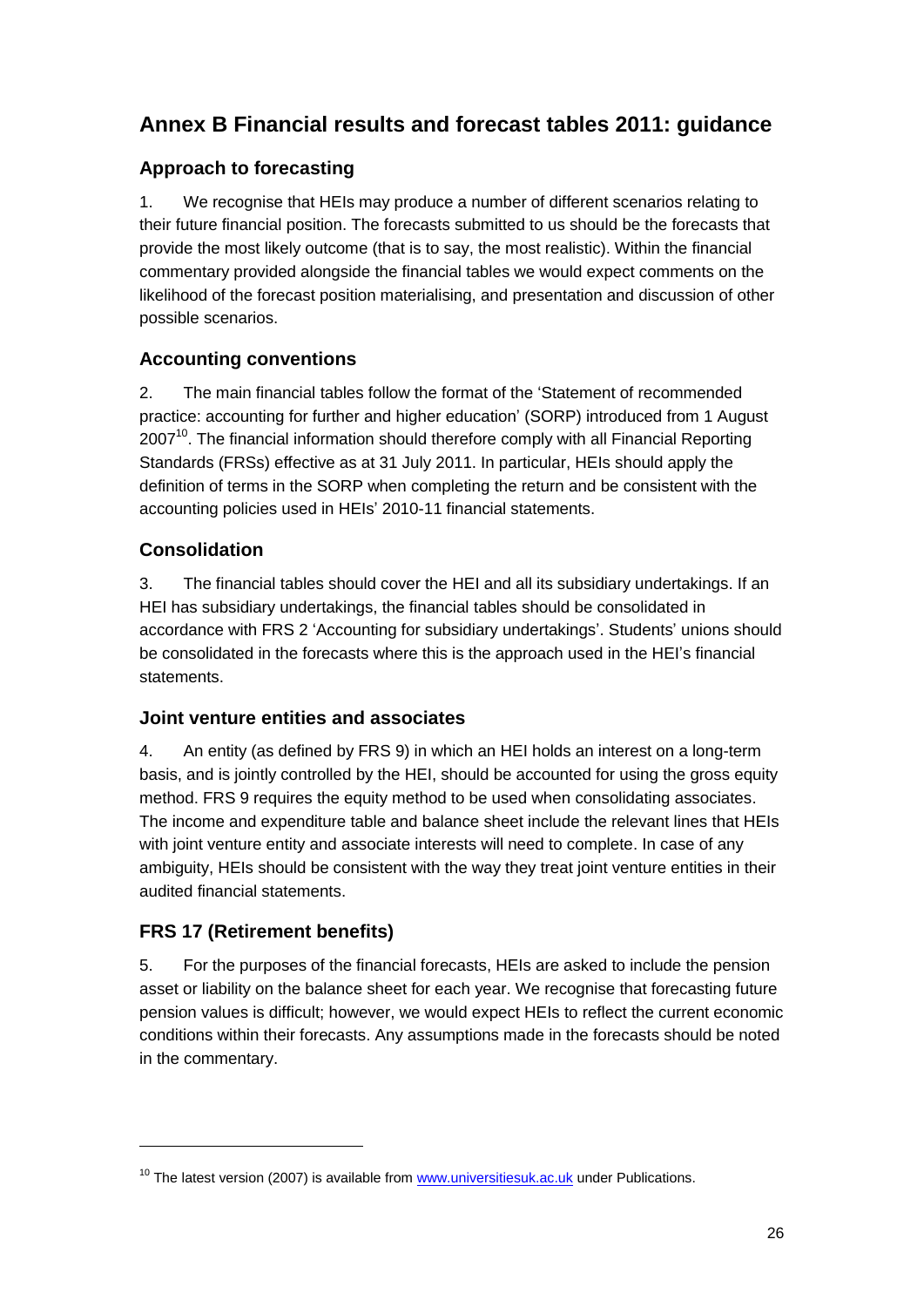## **Tables to be completed**

6. The tables cover a six-year period starting with the two most recent years' audited financial statements. They comprise the following tables:

| Financial indicators table | Key financial indicators (automated) |
|----------------------------|--------------------------------------|
| Table 1                    | Income and expenditure account       |
| Table 1a                   | Analysis of income                   |
| Table 1b                   | Analysis of staff costs              |
| Table 2                    | Balance sheet                        |
| Tables 3 and 4             | Cash flow                            |
| Table 5                    | Supporting data                      |
| Table 6                    | Student number forecasts             |
| Table 7                    | ASC of long-term borrowings          |
| Table 8                    | Net liquidity                        |

7. A sample of the financial tables can be found in Annex D. We will write to heads of finance in October 2011 with details of how to access and return the tables.

## **Financial indicators table**

8. The first table is an automated table that is calculated from the data in the income and expenditure and balance sheet forecasts. The financial indicators used in this table help to show a trend of financial performance for each HEI. We expect that HEIs will comment on the trends of these indicators and any significant assumptions within the supporting commentary.

## **Guidance on Tables 1, 2, 3 and 4**

9. Tables 1, 2, 3 and 4 are standard financial tables that should be completed in accordance with the SORP and consistent with accounting policies adopted in HEIs' 2009-10 financial statements. The actual outturn for 2009-10 and 2010-11 entered in the tables should be consistent with the audited financial statements (restated if appropriate). The forecast figures for 2011-12 to 2014-15 should be based on an assessment of the most realistic assumptions over the forecast period and should be consistent with the HEI's strategic plan and with the most recent operating and financial review in the audited financial statements. Headings 1-6 and Heading 9 in Table 1 are automatically completed from Tables 1a and 1b and do not require input.

10. As well as returning information to HEFCE, all institutions must submit financial information for 2010-11 to HESA). The return to HESA (Finance Statistics Return) is based on the annual audited financial statements and, as such, should be consistent with both the audited statements and the data returned to HEFCE.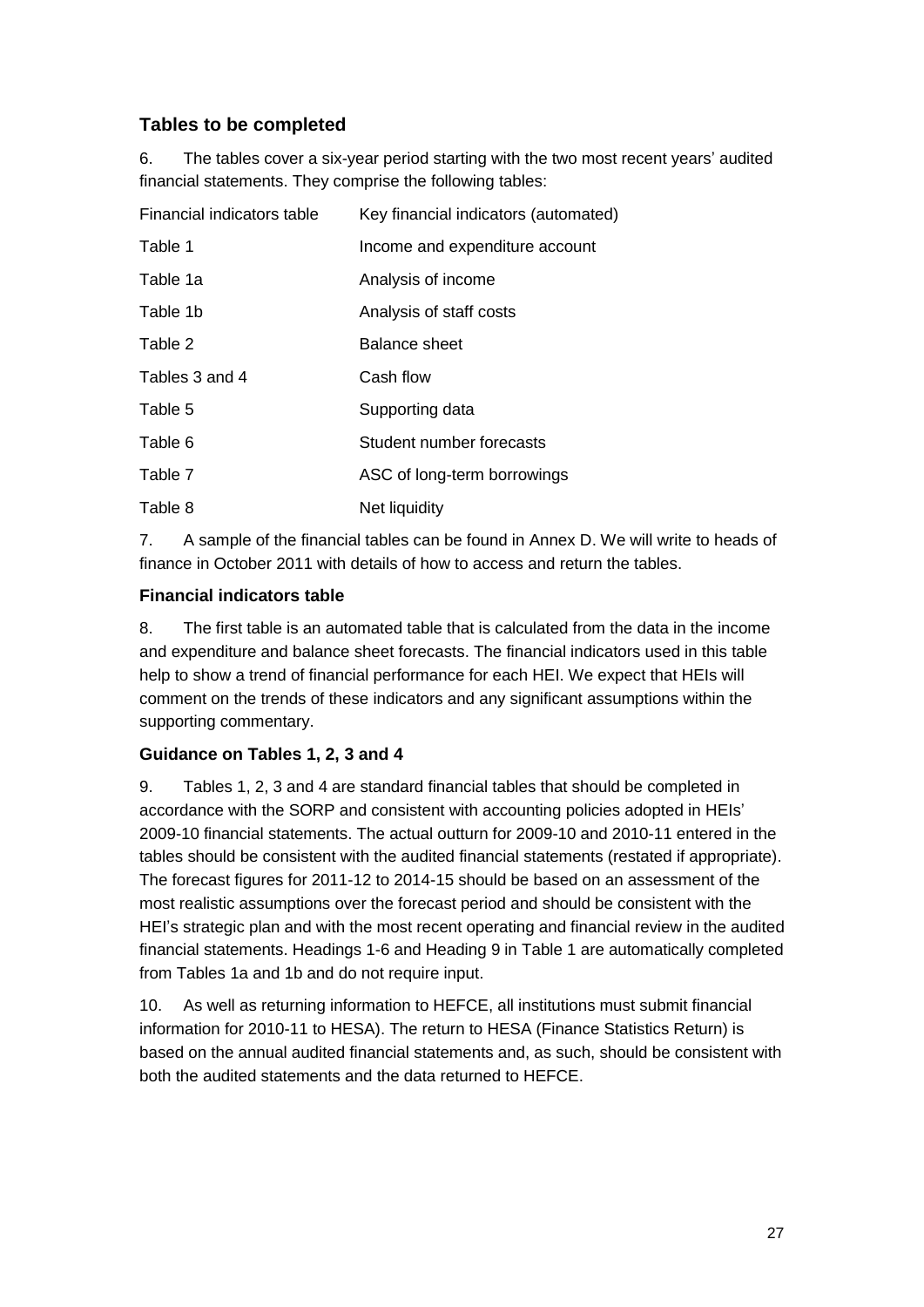## **Guidance on Table 1a**

11. This section provides guidance for some of the sub-headings on Table 1a. The information returned should be consistent with the HEI's audited financial statements and the HESA Finance Statistics Return.

## Sub-heading 1a: HEFCE teaching grant

12. This heading should contain the actual or expected total recurrent teaching funding from HEFCE. This should include the elements of funding as shown in Table A of the 2010-11 grant letter.

## Sub-heading 1b: HEFCE research grant

13. This heading should contain the actual or expected total recurrent research funding from HEFCE.

## Sub-heading 1c: HEFCE other grants

14. Amounts under this sub-heading should be any other HEFCE grants that have not been dealt with in the sub-headings 1a and 1b. Release of deferred capital grant from HEFCE should be included in Sub-heading 1f.

## Sub-heading 1d: TDA funding

15. This should include all funding provided by the Training and Development Agency for Schools (TDA) apart from the release of any deferred capital grant.

#### Sub-heading 1e: SFA funding

16. This should include all funding provided by the Skills Funding Agency (SFA) (previously the Learning and Skills Council) apart from the release of any deferred capital grant.

#### Sub-heading 1f: Release of deferred capital grants

17. Amounts under this sub-heading should relate to a specific capital grant that has been used to purchase a capitalised asset. The release will be over the life of the asset and will offset the depreciation charge on those assets. This should include the release of deferred capital grants from HEFCE, TDA and SFA.

#### Heading 2: Tuition fees and education contracts

18. This should include all fee income, including short courses, self-financing full-cost courses funded by private/non-private sources and support grants in respect of all and only those students on courses for which fees are charged. It should include income arising from courses provided for other bodies where the HEI charges either a block fee to cover a specified number of students or a fee per individual student.

19. Sub-headings 2a-2d should cover fee income from Home and EU domiciled students on HE courses. The fee income should be split by mode and level.

#### Sub-heading 2d: Home and EU domicile fees paid by the Department of Health

20. This should include income relating to teaching contracts from the NHS.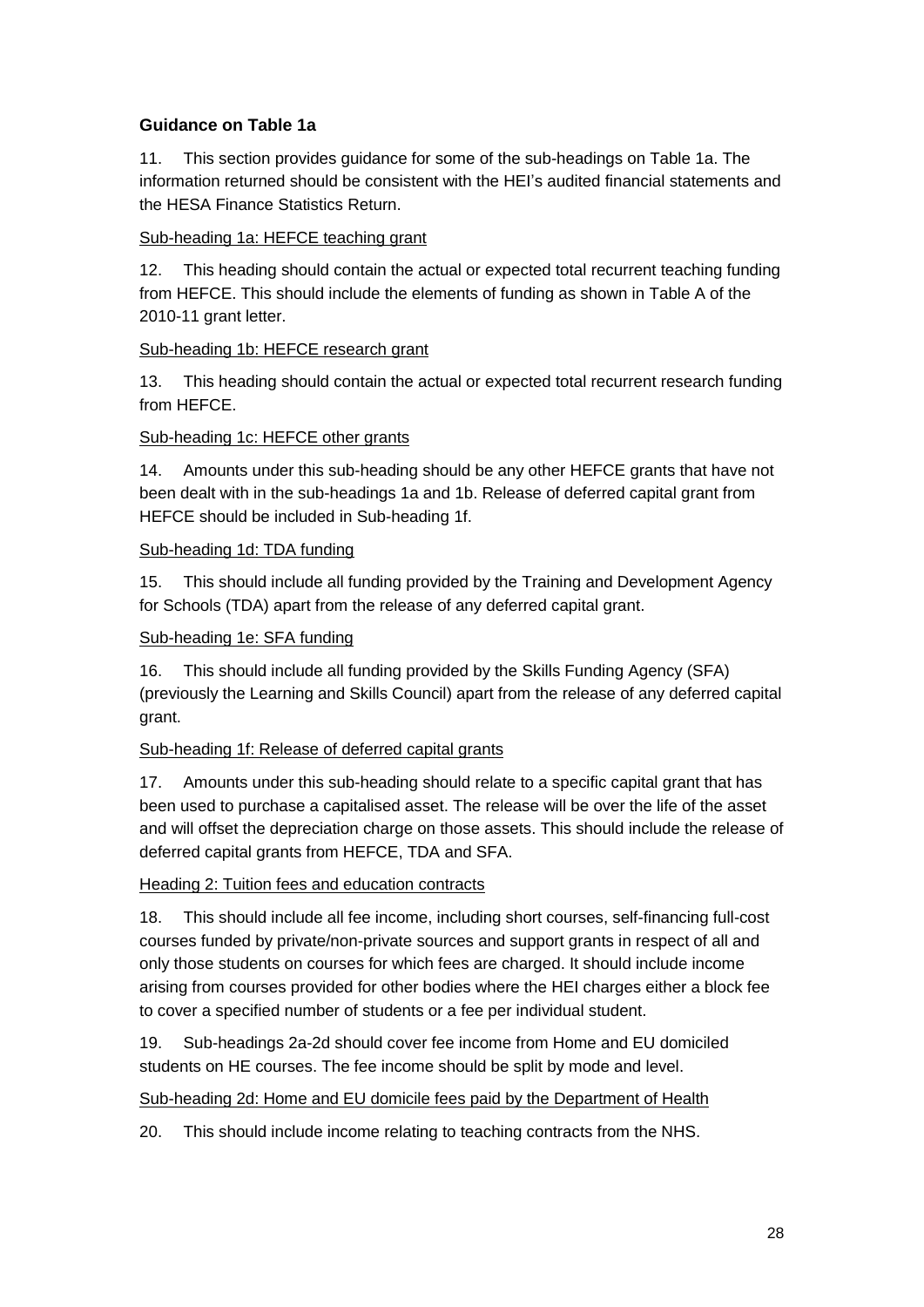#### Sub-heading 2e: Overseas students

21. This heading should include HE course fee income from those students whose permanent or home address prior to entry is outside the UK and the EU.

## Sub-heading 2f: Other fees and support grants

22. This heading should include fee income in respect of non-credit bearing courses, further education courses and research training support grants.

## Sub-heading 3a: BIS Research Councils

23. This should include all research grants and contracts income (including tuition fees for studentships associated with the contract) from Research Councils under BIS. Research income from the British Academy and the Royal Society should also be included here.

## Sub-heading 3b: UK-based charities

24. This should include all research grants and contracts income from charitable foundations, charitable trusts and so on, based in the UK, which are registered with the Charity Commission.

## Sub-heading 3c: Other research grants and contracts

25. This should include all research grants and contracts that are not covered by headings 3a and 3b.

## Sub-heading 4a: Other services rendered

26. This should include income in respect of services rendered to outside bodies, including the supply of goods and consultancies.

## Sub-heading 4b: Residences and catering operations

27. This should include the income from residences, catering and conference operations.

## Sub-heading 4c: Income from health and hospital authorities (excluding teaching contracts for student provision)

28. This should include income received from UK health and hospital authorities for the funding of any employees of the institution, including posts in academic teaching, except for those relating to the provision of services rendered which should be recorded under Sub-heading 4a and except for research which should be included under Heading 3. Income for teaching contracts should be returned as fee income under Heading 2.

#### Sub-heading 4d: Other operating income

29. This should include all other operating income not covered by Headings 4a-c.

## Heading 5: Endowment and investment income

30. This should include: income from specific endowment asset investment; general endowment asset investments; other investment income and other interest receivable.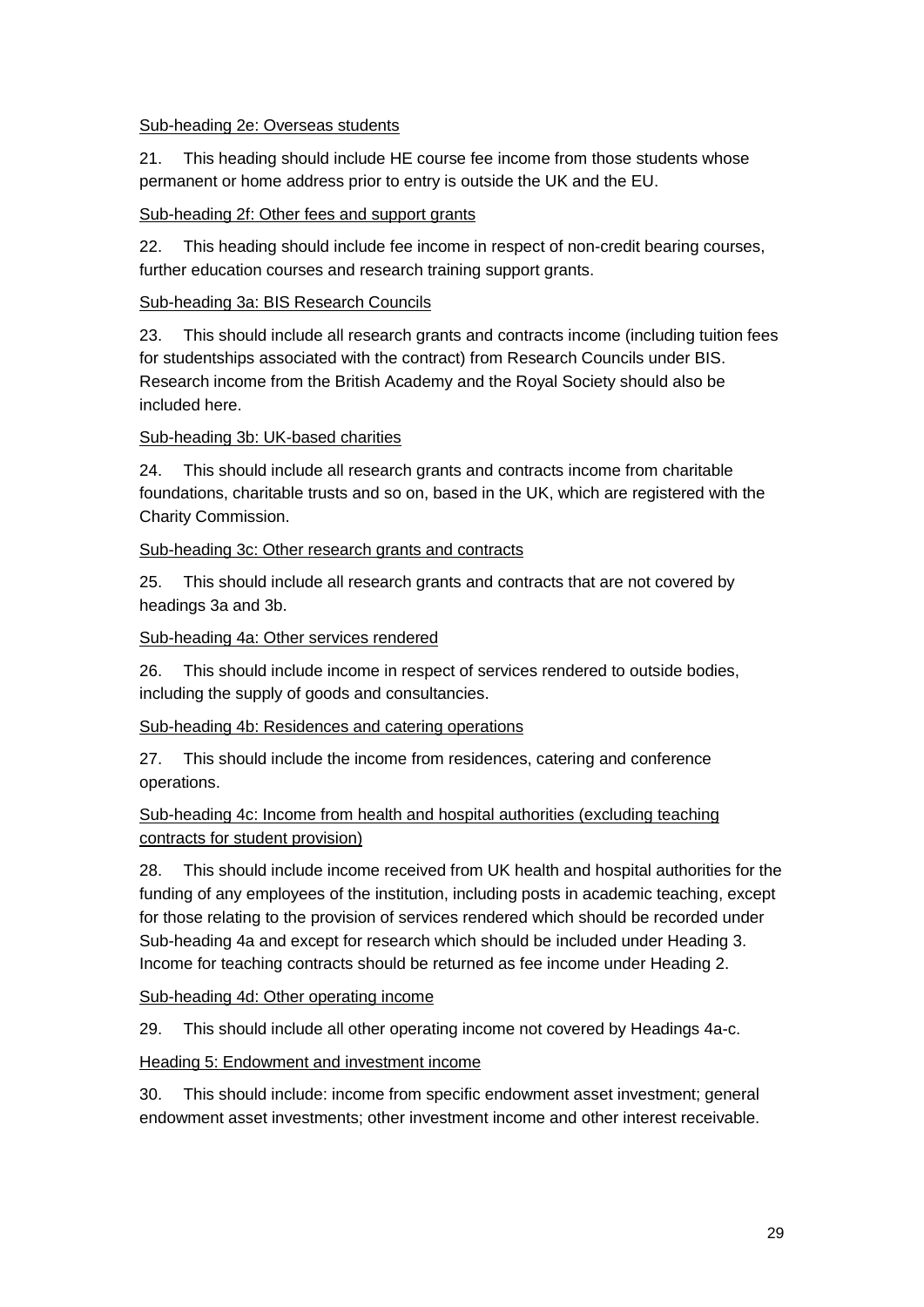## **Guidance on Table 1b**

31. Staff costs should cover all staff for whom the institution is liable to pay Class 1 National Insurance contributions and/or who have a contract of employment with the institution. This should include any severance costs (where they are not treated as exceptional items Table 1 Heading 18) and these costs should be returned under Subheading 5, Other staff related costs. This table should be completed so as to be consistent with how information is disclosed in the notes of the audited financial statements. Staff numbers should be all staff (academic and others) and be returned as FTE numbers.

## **Guidance on Table 5: Supporting data**

32. This table asks for data on miscellaneous items to support the information supplied in the other tables.

## **Guidance on Table 6: Student number forecasts**

33. Student numbers should be returned as FTEs for both full-time and part-time numbers. **The numbers returned should be consistent with how HEIs return student number data to the Higher Education Statistics Agency** [\(www.hesa.ac.uk\)](http://www.hesa.ac.uk/). The information will be used to provide context to the other financial tables and will not be used for funding purposes.

34. For each year, two columns must be completed: 'Home and EU' (both fundable and non-fundable) and 'Island and overseas'. Student numbers relating to franchised-out provision, TDA and NHS students should be included within the totals.

## **Guidance on Table 7: Annualised servicing costs (ASC) of long-term borrowing**

35. This table is used to review compliance with the Financial Memorandum in relation to the level of ASC of long-term financial commitments. This table should provide information on the ASC of all long-term borrowings in place at the year-end (31 July 2011) and any additional borrowings drawn down or agreed at 31 October 2011. We use these data to calculate the annual revisions to the borrowing consent limits and to understand the borrowing behaviour in the sector. Therefore, **it is important that the information includes all of the loans and that the ASC is calculated correctly**. Guidance on calculating the ASC of long-term borrowing is provided in Annex F of the Financial Memorandum (HEFCE 2010/19).

36. The first section of the table requires HEIs to input information about the level of borrowings as at 31 July 2011. The total loans outstanding as at that date should agree with the audited balance sheet total long-term and short-term borrowings. The second section should record information about any additional borrowings agreed and/or drawn down before 31 October 2011. If you have any queries about how to complete this table, then please contact your assurance consultant or assurance adviser (see [www.hefce.ac.uk](http://www.hefce.ac.uk/) under About us/Contact us).

37. The table has been pre-filled with the information input by HEIs to last year's financial statements return. However, loans from last year's return with nil outstanding or listed as repaid/expired have been deleted. Where any other information is incorrect, please overwrite the amended details, giving the reason in the far right-hand column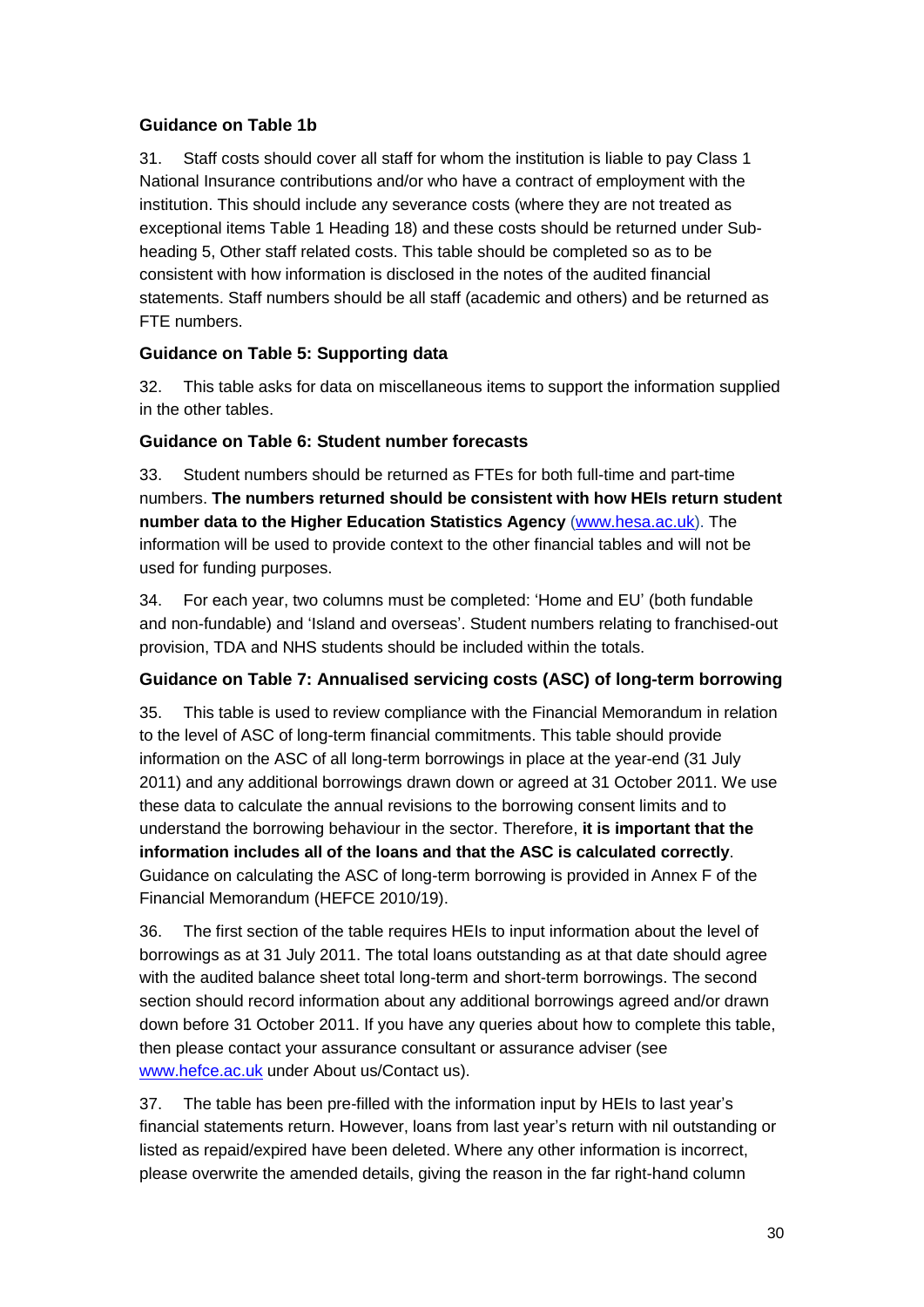(column O in the spreadsheet) using the drop-down menu. If the reason is not available in the drop-down menu, please select 'Other' and provide an explanation in the commentary.

38. Where loans have terminated, delete the loan and select the reason (for example repaid or expired) using the drop-down menu (and provide further explanation in the commentary if necessary). Where there are new borrowings these should be added by selecting 'New loan' in the far right-hand column (column O).

## **Guidance on Table 8: Net liquidity**

39. This table is used to review compliance with the Financial Memorandum in relation to the level of short-term financial commitments. This table should provide the level of 'net liquidity', giving details of net cash, deposits and overdrafts (as defined in FRS 1 [Revised 1996]: Cash Flow Statements) and other current asset investments.

40. If the HEI had negative net cash (where cash in hand and deposits repayable on demand, as defined by FRS 1, are exceeded by bank overdrafts that are repayable on demand), for more than 35 consecutive days during the period 1 November 2010 to 31 October 2011, you should give the highest negative level in the final column of this table.

## **Public funding assumptions**

41. HEIs are expected to include, within their financial tables, any HEFCE or other public funding that has already been announced. In relation to future revenue and capital funding, HEIs will need to make assumptions about the level of funding that might be available. We appreciate that there is currently a lot of uncertainty about the likely levels of public funding to be available in future years.

42. HEFCE's grant letter to HEIs in July 2011 announced the level of funding for the academic year 2011-12, and HEIs have also received correspondence about the level of capital funding available during this year. For future years HEIs should include their own assumptions, and be clear about those in the commentary.

43. Paragraphs [20-](#page-8-0)24 of the main document provide the context that institutions themselves should use in their future financial plans. We expect institutions' financial forecasts to be realistic about the level of public funding available, and the underlying assumptions to be explained in the financial commentary.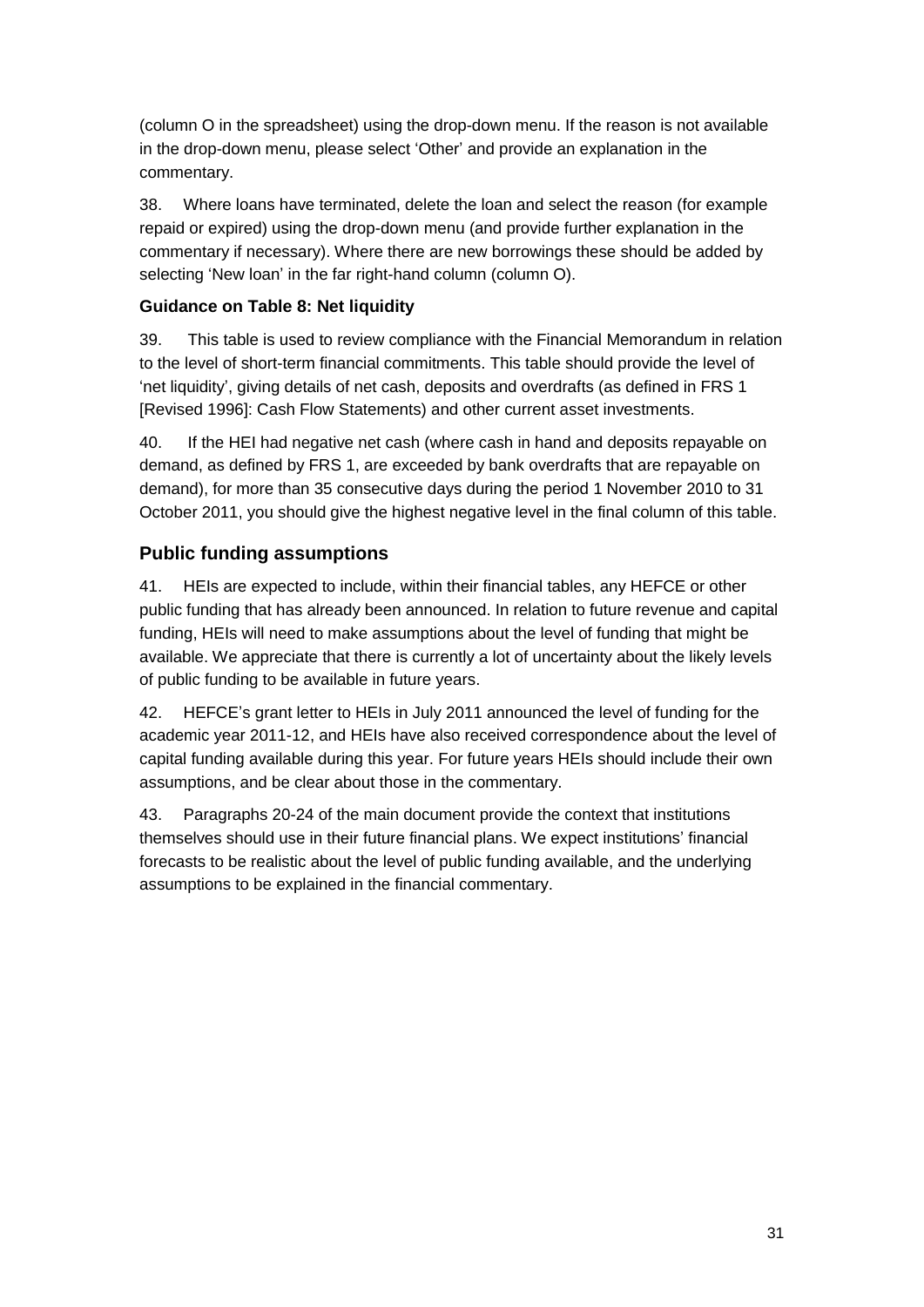# **Annex C Financial commentary template**

As noted in 'Annual accountability returns: outcomes for 2009' (HEFCE 2010/20), the questions to be addressed in the financial commentary have not always been fully answered by institutions. Although compliance was improved in the 2010 annual accountability returns (see 'Financial health of the higher education sector: Including overview of 2009-10 annual accountability returns', HEFCE 2011/23), there is still further improvement necessary to ensure that all institutions provide all of the requested information. To help institutions meet our requirements, this annex provides an optional template for HEIs to complete.

We recognise, however, that institutions produce reports internally for management as well as for their governing body and its committees. Where the HEI already produces internal documentation that addresses all of the questions, we are happy to continue to receive the information in the institution's own format. Similarly, where specific questions may be answered by reference to other parts of the annual accountability return, please reference that document, rather than providing duplicate information.

Note that questions that are unanswered by institutions will be followed up by reviewers of the annual accountability return.

| 1              | Explain how the institution is ensuring its sustainability, including the institution's<br>strategy, quality of teaching and research, management of its key risks and<br>investment in its estates and infrastructure. |
|----------------|-------------------------------------------------------------------------------------------------------------------------------------------------------------------------------------------------------------------------|
|                |                                                                                                                                                                                                                         |
| 2              | Explain the assumptions about student recruitment over the period of the forecasts,<br>including how the institution is mitigating any risk and what scenario planning or<br>sensitivity analysis has been undertaken.  |
|                |                                                                                                                                                                                                                         |
| 3              | Explain significant movements $(\pm 10$ per cent in any one year) on the income and<br>expenditure account and material changes on the balance sheet (including the detail<br>on any material exceptional items).       |
|                |                                                                                                                                                                                                                         |
| $\overline{4}$ | Explain the key assumptions made in developing the financial forecasts.                                                                                                                                                 |
|                |                                                                                                                                                                                                                         |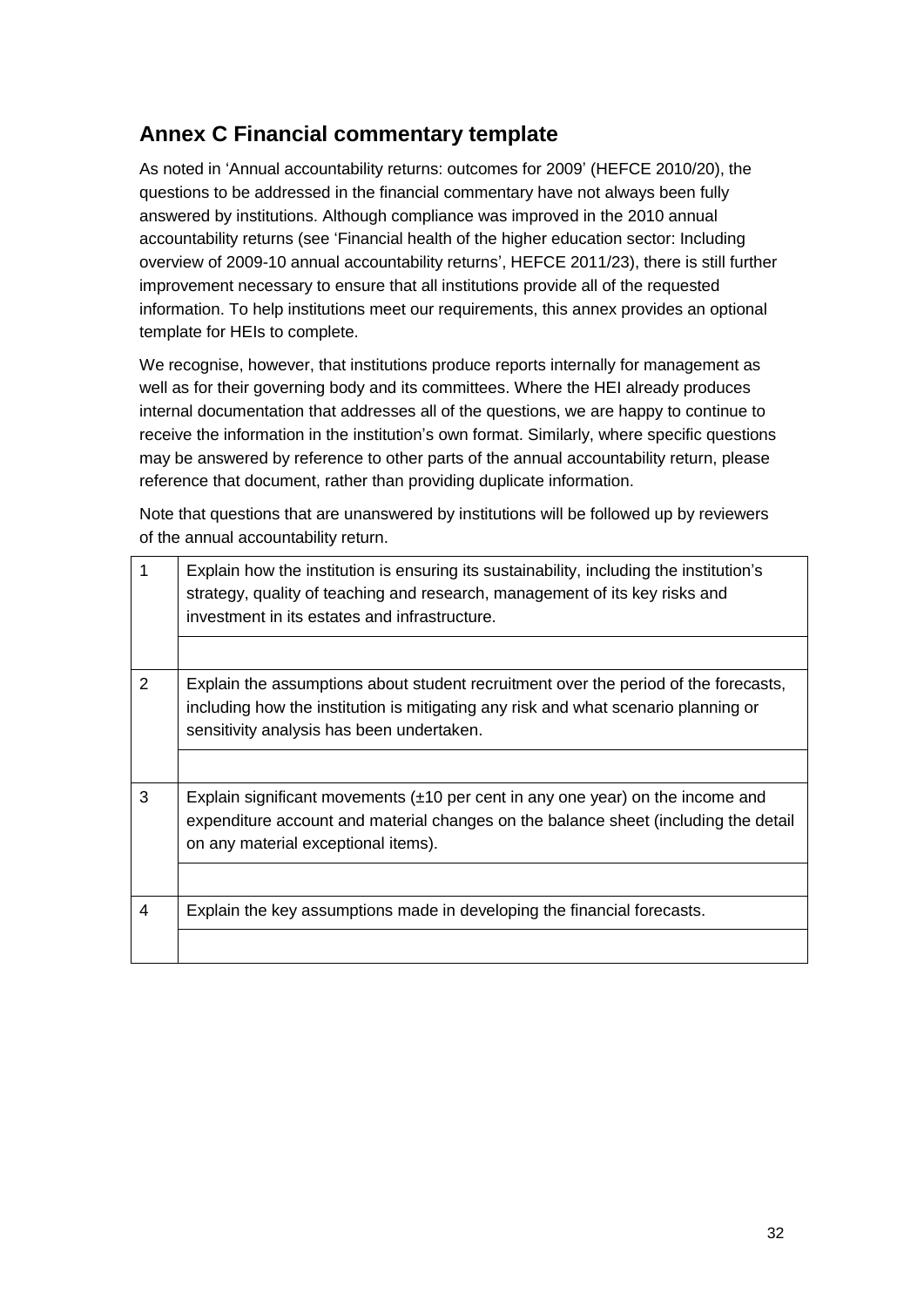# **Annex D Sample financial tables**

This annex is for reference only and may be downloaded from the HEFCE web-site, [www.hefce.ac.uk,](http://www.hefce.ac.uk/) alongside this document under Publications. Templates will be available to download from the HEFCE extranet in early October 2011.

# **Annex E Annual assurance return template**

This annex is available for download alongside this document on the HEFCE web-site under Publications.